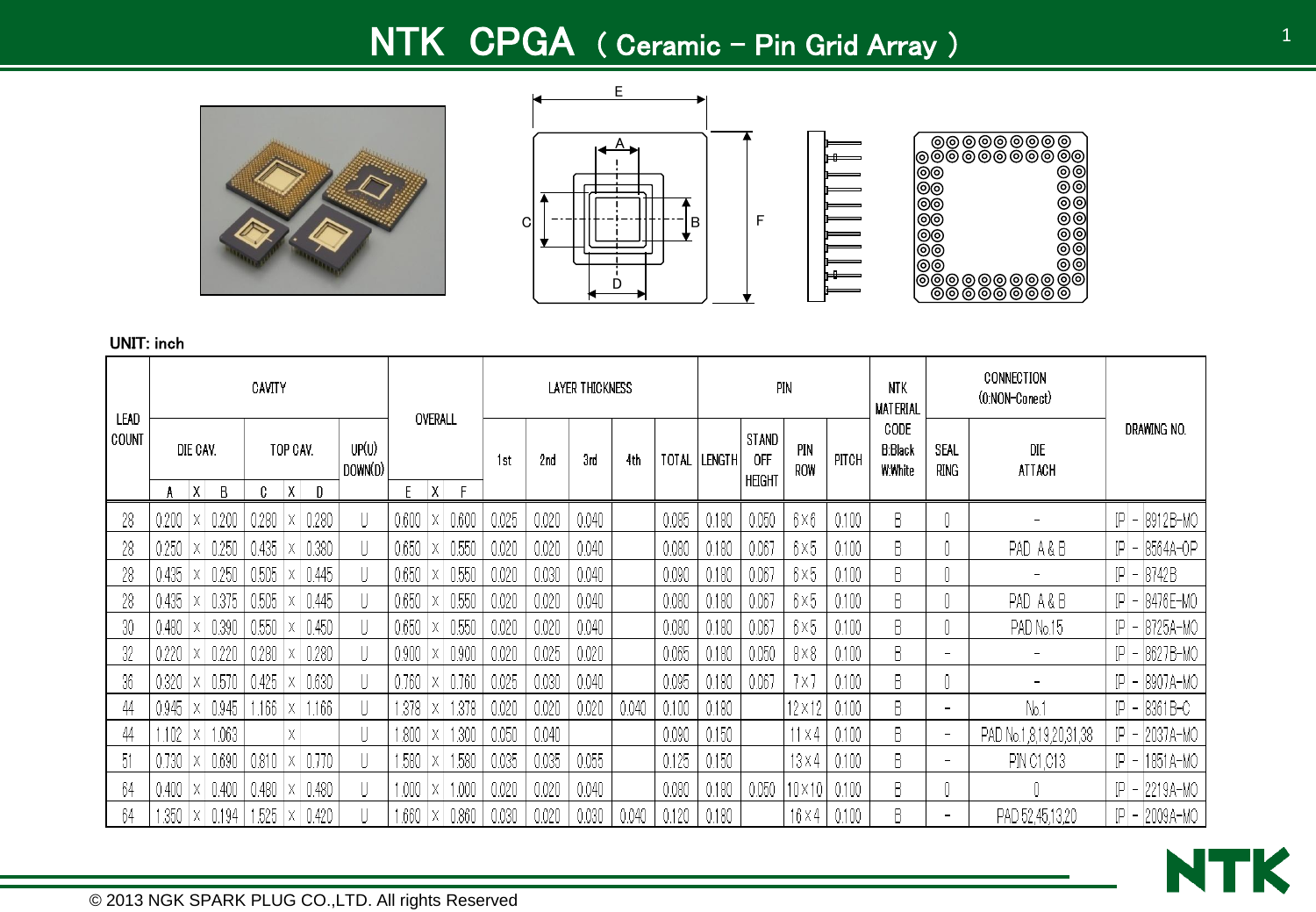| LEAD     |                                                   | CAVITY                                     |                                   | OVERALL                                  |                |                | <b>LAYER THICKNESS</b> |       |                |                |                                             | PIN                         |                | <b>NTK</b><br><b>MATERIAL</b>     |                          | CONNECTION<br>(0:NON-Conect) |                                             |
|----------|---------------------------------------------------|--------------------------------------------|-----------------------------------|------------------------------------------|----------------|----------------|------------------------|-------|----------------|----------------|---------------------------------------------|-----------------------------|----------------|-----------------------------------|--------------------------|------------------------------|---------------------------------------------|
| COUNT    | DIE CAV.                                          | TOP CAV.<br>$c \times$                     | UP(U)<br>DOWN(D)                  |                                          | 1st            | 2nd            | 3rd                    | 4th   | TOTAL          | <b>LENGTH</b>  | <b>STAND</b><br><b>OFF</b><br><b>HEIGHT</b> | PIN<br>ROW                  | PITCH          | CODE<br><b>B:Black</b><br>W:White | SEAL<br><b>RING</b>      | DIE<br><b>ATTACH</b>         | DRAWING NO.                                 |
|          | X <br>B<br>А                                      | D                                          |                                   | E.<br>$\mathsf{X}$<br>F                  |                |                |                        |       | 0.155          |                |                                             |                             |                |                                   |                          | $\overline{\phantom{0}}$     | IP                                          |
| 66       | 0.825<br>0.825<br>Χ                               | 1.052<br>1.052<br>Х                        | U                                 | 1.172<br>.172<br>X                       | 0.035          | 0.025          | 0.055                  | 0.040 |                | 0.180          | 0.030                                       | 11 × 6                      | 0.100          | B                                 | GND                      |                              | 1632A-MO                                    |
| 66       | 0.865<br>0.865<br>Х<br>0.250<br>0.250<br>$\times$ | 0.950<br>0.950<br>Х<br>0.350<br>0.350<br>Х | $\mathsf{U}$<br>D                 | 1.080<br>.080<br>X<br>1.150<br>.150<br>X | 0.040<br>0.025 | 0.025<br>0.025 | 0.040<br>0.030         |       | 0.105<br>0.080 | 0.180<br>0.180 | 0.030<br>0.050                              | $11 \times 6$<br>$\times 1$ | 0.100<br>0.100 | B<br>B                            | GND<br>-                 | 0                            | IP<br>2099A-MO<br>IP<br>1298A               |
| 68<br>68 | 0.291<br>0.291<br>$\times$                        | 0.465<br>0.465<br>Χ                        | $\mathbf{  }$                     | 1.100<br>.100<br>Χ                       | 0.025          | 0.025          | 0.025                  |       | 0.075          | 0.180          | 0.050                                       | $\times$ 1                  | 0.100          | B                                 | 0                        | 0                            | IP<br>8143H                                 |
| 68       | 0.291<br>0.291<br>$\times$                        | 0.465<br>0.465<br>$\times$                 | $\left\vert \right\vert$          | 1.100<br>-100<br>X                       | 0.022          | 0.025          | 0.043                  |       | 0.090          | 0.180          | 0.050                                       | $\times$ 1                  | 0.100          | B                                 | 0                        | 0                            | IP<br>8548C                                 |
| 68       | 0.380<br>0.320<br>Χ                               | 0.420<br>0.480<br>Χ                        | $\cup$                            | 1.060<br>.060<br>Χ                       | 0.020          | 0.020          | 0.040                  |       | 0.080          | 0.180          | 0.050                                       | $10\times10$                | 0.100          | B                                 | 0                        | 0                            | IP<br>$-8054FA$                             |
| 68       | 0.330<br>0.330<br>$\times$                        | 0.480<br>0.480<br>Χ                        | U                                 | 1.060<br>.060<br>Х                       | 0.020          | 0.020          | 0.040                  |       | 0.080          | 0.180          | 0.050                                       | 10×10                       | 0.100          | B                                 |                          | B/G PAD No.8,27,44,63        | IP<br>982DA-MO<br>$\overline{\phantom{a}}$  |
| 68       | 0.350<br>0.350<br>Х                               | 0.420<br>0.420<br>Х                        | D                                 | 1.150<br>.150<br>Х                       | 0.025          | 0.025          | 0.040                  |       | 0.090          | 0.180          | 0.050                                       | - X 1                       | 0.100          | B                                 | 0                        | 0                            | IP<br>8153D-MO                              |
| 68       | 0.350<br>0.350<br>$\times$                        | 0.470<br>0.470<br>Χ                        |                                   | .100<br>1.100<br>Χ                       | 0.020          | 0.025          | 0.040                  |       | 0.085          | 0.180          | 0.050                                       | $\times 1$                  | 0.100          | B                                 | 0                        | 0                            | IP<br>1206C                                 |
| 68       | 0.394<br>0.394<br>$\times$                        | 0.525<br>0.525<br>Χ                        | $\mathbf{  }$                     | 1.100<br>100<br>X                        | 0.025          | 0.025          | 0.025                  |       | 0.075          | 0.180          | 0.050                                       | $1\times1$                  | 0.100          | B                                 | 0                        | GND                          | 944D-MO<br>IP<br>$\overline{\phantom{0}}$   |
| 68       | 0.440<br>0.440<br>$\times$                        | 0.560<br>0.560<br>X                        | U                                 | 1.100<br>.100<br>Χ                       | 0.020          | 0.025          | 0.030                  |       | 0.075          | 0.180          | 0.050                                       | $\times$ 1                  | 0.100          | B                                 | $\overline{\phantom{a}}$ | GND PAD, PIN F2              | 8788C-MC<br>IP<br>$\overline{\phantom{m}}$  |
| 68       | 0.450<br>0.450<br>Χ                               | 0.522<br>0.522<br>Х                        | D                                 | 1.150<br>.150<br>X.                      | 0.025          | 0.025          | 0.040                  |       | 0.090          | 0.180          | 0.051                                       | $\times$ 1                  | 0.100          | B                                 |                          | PAD A, No.62                 | IP<br>8961B-MO                              |
| 68       | 0.470<br>0.470<br>Χ                               | 0.560<br>0.560<br>Х                        | U                                 | 1.100<br>.100<br>Χ                       | 0.020          | 0.020          | 0.040                  |       | 0.080          | 0.180          | 0.050                                       | $\times 1$                  | 0.100          | B                                 | 0                        |                              | IP<br>8510A<br>$\overline{\phantom{a}}$     |
| 68       | 0.470<br>0.470<br>$\times$                        | 0.560<br>0.560<br>Χ                        | $\mathsf{U}% _{t}\left( t\right)$ | 1.100<br>-100<br>Χ                       | 0.040          | 0.020          | 0.040                  |       | 0.100          | 0.150          | 0.050                                       | $\times$ 1                  | 0.100          | B                                 | $\overline{\phantom{a}}$ | B/G PAD No.8                 | IP<br>1504-MO                               |
| 68       | 0.470<br>0.470<br>Х                               | 0.560<br>0.560<br>Х                        | $\left\vert \right\vert$          | 1,100<br>100<br>Χ                        | 0.020          | 0.020          | 0.040                  |       | 0.080          | 0.180          | 0.050                                       | $1\times1$                  | 0.100          | B                                 | 0                        | 0                            | IP<br>2146B-MO<br>$\overline{\phantom{a}}$  |
| 68       | 0.520<br>0.520<br>$\times$                        | 0.630<br>0.630<br>Х                        | U                                 | .100<br>1.100<br>X                       | 0.030          | 0.035          | 0.040                  |       | 0.105          | 0.180          | 0.050                                       | $\times$ 1                  | 0.100          | B                                 | 0                        | <b>GND PAD</b>               | ΙP<br>8664A<br>$\overline{\phantom{a}}$     |
| 68       | 0.580<br>0.580<br>Χ                               | 0.700<br>0.700<br>Х                        | U                                 | 1.100<br>.100<br>Х                       | 0.020          | 0.025          | 0.030                  |       | 0.075          | 0.180          | 0.050                                       | $\times$ 1                  | 0.100          | B                                 | $\overline{\phantom{a}}$ | <b>GND PAD</b>               | 1778B-MO<br>IP                              |
| 72       | 0.551<br>0.551<br>Χ                               | 0.866<br>0.866                             | U                                 | .098<br>l .098                           | 0.047          | 0.020          | 0.025                  | 0.025 | 0.117          | 0.150          | 0.039                                       | - x 1                       | 0.100          | B                                 | $\overline{\phantom{a}}$ | C3PIN                        | ΙP<br>2197A-MO                              |
| 74       | 1.816<br>1.521<br>$\times$                        | 1.816<br>1.662<br>$\times$                 | $\cup$                            | .858<br>.989<br>Χ                        | 0.048          | 0.025          | 0.093                  |       | 0.166          | 0.180          | 0.039                                       | $37 \times 4$               | 0.100          | B                                 | 4 PINS                   | $\overline{a}$               | IP<br>1925A-MO<br>$\overline{\phantom{a}}$  |
| 82       | .299<br>.299<br>$\times$                          | .457<br>.457<br>Χ                          | U                                 | 1.634<br>.634<br>$\times$                | 0.020          | 0.020          | 0.025                  | 0.060 | 0.125          | 0.180          |                                             | $15\times15$                | 0.100          | B                                 | $\overline{\phantom{a}}$ | GND                          | IP<br>1782AA-M(<br>$\overline{\phantom{a}}$ |
| 84       | 0.235<br>0.235<br>Χ                               | 0.430<br>0.430<br>Х                        | U                                 | 1.060<br>.060<br>Χ                       | 0.020          | 0.025          | 0.040                  |       | 0.085          | 0.180          | 0.050                                       | $10 \times 10$              | 0.100          | B                                 | 0                        | $\overline{a}$               | IP<br>2181A-MO<br>$\overline{ }$            |
| 84       | 0.240<br>0.240<br>$\times$                        | 0.480<br>0.480<br>Χ                        | U                                 | 1.060<br>.060<br>Χ                       | 0.015          | 0.010          | 0.030                  | 0.030 | 0.085          | 0.180          | 0.050                                       | 10×10                       | 0.100          | B                                 | 0                        | $\overline{\phantom{0}}$     | ΙP<br>1882A-MO<br>$\overline{\phantom{m}}$  |
| 84       | 0.300<br>0.300<br>Χ                               | 0.480<br>0.480                             |                                   | .060<br>.060                             | 0.015          | 0.010          | 0.030                  | 0.030 | 0.085          | 0.180          | 0.050                                       | 10×10                       | 0.100          | B                                 |                          |                              | IP<br>1937A-MO                              |
| 84       | 0.350<br>0.350<br>Х                               | 0.430<br>0.430<br>Χ                        |                                   | .060<br>.060<br>Χ                        | 0.020          | 0.025          | 0.040                  |       | 0.085          | 0.150          | 0.050                                       | 10×10                       | 0.100          | B                                 | 0                        | 0                            | $ P  - 8691A - MO$                          |

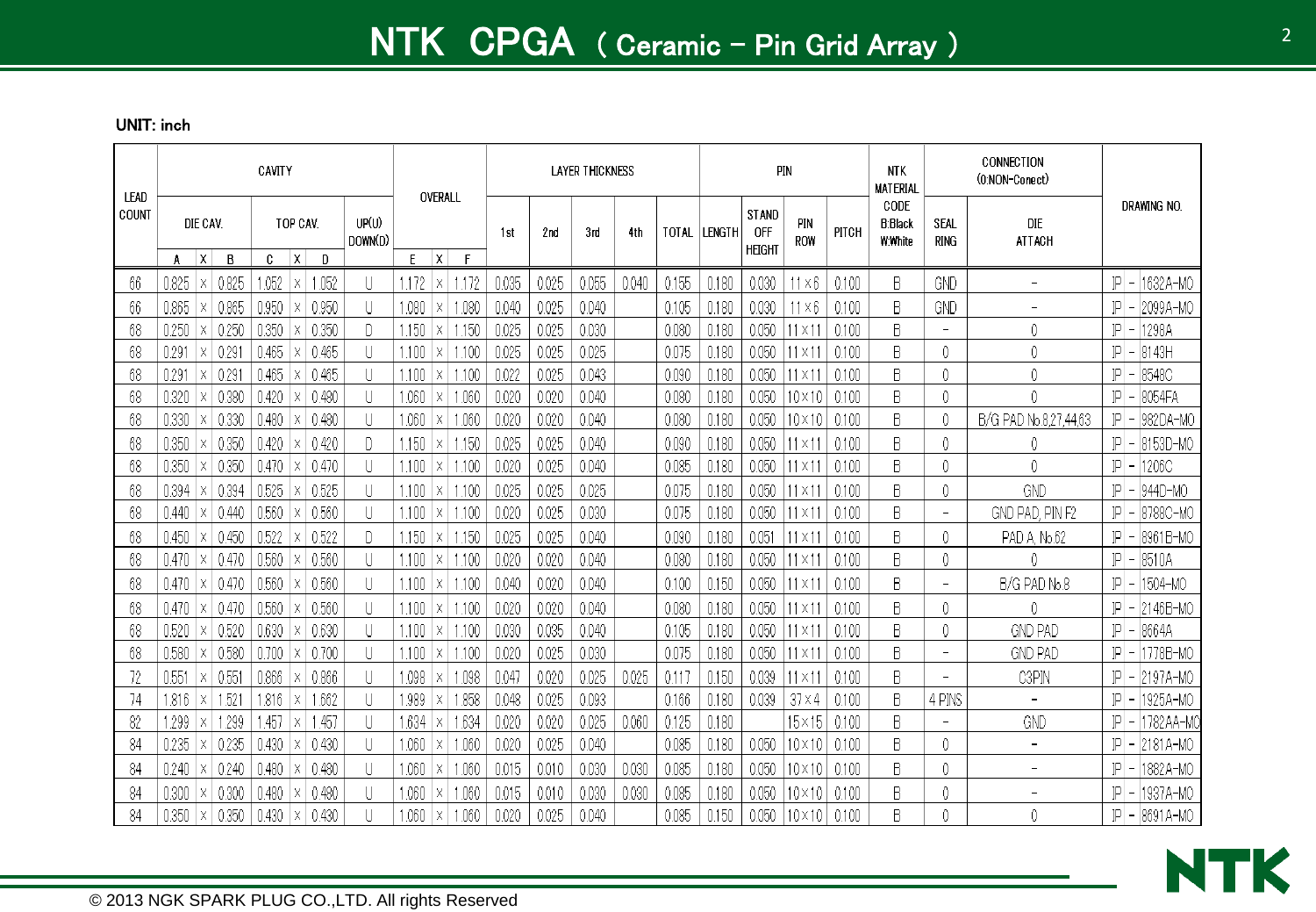| LEAD  |       |                      | CAVITY       |                               |                         | OVERALL                              |       |       | <b>LAYER THICKNESS</b> |       |              |               | PIN                                         |                   |       | <b>NTK</b><br><b>MATERIAL</b>     |                          | CONNECTION<br>(0:NON-Conect) |                                            |
|-------|-------|----------------------|--------------|-------------------------------|-------------------------|--------------------------------------|-------|-------|------------------------|-------|--------------|---------------|---------------------------------------------|-------------------|-------|-----------------------------------|--------------------------|------------------------------|--------------------------------------------|
| COUNT | A     | DIE CAV.<br> X <br>B | $\mathbf{C}$ | TOP CAV.<br>$\mathsf{X}$<br>D | UP(U)<br>DOWN(D)        | F<br>E.<br>$\mathsf{X}$              | 1st   | 2nd   | 3rd                    | 4th   | <b>TOTAL</b> | <b>LENGTH</b> | <b>STAND</b><br><b>OFF</b><br><b>HEIGHT</b> | <b>PIN</b><br>ROW | PITCH | CODE<br><b>B:Black</b><br>W:White | SEAL<br>ring             | DIE<br>ATTACH                | DRAWING NO.                                |
| 84    | 0.350 | 0.350<br>$\times$    | 0.550        | 0.550<br>Χ                    |                         | 1.320<br>.320<br>Χ                   | 0.020 | 0.020 | 0.040                  |       | 0.080        | 0.180         |                                             | 13×13.            | 0.100 | B                                 | 0                        | 0                            | IP<br>8188G<br>$\overline{\phantom{a}}$    |
| 84    | 0.350 | 0.350                | 0.480        | 0.480<br>X                    |                         | 1.100<br>1.100<br>$\times$           | 0.020 | 0.020 | 0.040                  |       | 0.080        | 0.180         | 0.050                                       | $1\times1$        | 0.100 | B                                 | 0                        | 0                            | IP<br>8396G<br>$\overline{\phantom{a}}$    |
| 84    | 0.350 | 0.350<br>Χ           | 0.480        | 0.480<br>Χ                    | $\overline{\mathsf{I}}$ | 1.160<br>1.160<br>X                  | 0.020 | 0.020 | 0.040                  |       | 0.080        | 0.180         | 0.050                                       | $\times$ 1        | 0.100 | B                                 | 0                        | 0                            | ΙP<br>8993B<br>$\overline{\phantom{a}}$    |
| 84    | 0.400 | 0.400<br>Χ           | 0.490        | 0.490<br>Χ                    | $\mathsf{I}$            | 1.100<br>1.100<br>X.                 | 0.020 | 0.020 | 0.040                  |       | 0.080        | 0.180         | 0.050                                       | $\times$ 1        | 0.100 | B                                 | 0                        | 0                            | P <br>1114A<br>$\overline{a}$              |
| 84    | 0.420 | 0.420<br>Χ           | 0.500        | 0.500<br>Χ                    | $\mathsf{I}$            | 1.060<br>1.060<br>Х                  | 0.020 | 0.030 | 0.030                  |       | 0.080        | 0.180         | 0.05C                                       | 10×10             | 0.100 | B                                 | 0                        | 0                            | IP<br>1055AB                               |
| 84    | 0.470 | 0.470<br>Χ           | 0.560        | 0.560<br>Χ                    |                         | 1.100<br>1.100<br>Х                  | 0.020 | 0.020 | 0.040                  |       | 0.080        | 0.180         | 0.050                                       | $\times$ 1        | 0.100 | B                                 | 0                        | No.10                        | ΙP<br>8480AB<br>$\overline{\phantom{a}}$   |
| 84    | 0.470 | 0.470<br>Χ           | 0.590        | 0.590<br>X                    | $\mathsf{I}$            | 1100<br>1100<br>X                    | 0.020 | 0.025 | 0.040                  |       | 0.085        | 0.180         | 0.050                                       | $\times$ 1        | 0.100 | B                                 | $\overline{\phantom{0}}$ | <b>GND PAD</b>               | 1174B-MO<br>IP                             |
| 84    | 0.520 | 0.520<br>$\times$    | 0.630        | 0.630<br>X                    | U                       | 1.100<br>$\times$ 1.100              | 0.020 | 0.020 | 0.040                  |       | 0.080        | 0.180         | 0.050                                       | $1 \times 1$      | 0.100 | B                                 | 0                        | <b>GND PAD</b>               | IP<br>8765A-MO<br>$\overline{\phantom{a}}$ |
| 85    | 0.270 | 0.270<br>Χ           | 0.560        | 0.560<br>Χ                    | U                       | 1.100<br>-1.100<br>$\pm\mathsf{X}^+$ | 0.020 | 0.025 | 0.040                  |       | 0.085        | 0.180         | 0.050                                       | $1 \times 11$     | 0.100 | B                                 | 0                        | 0                            | IP<br>1849A                                |
| 85    | 0.480 | 0.400                | 0.616        | 0.536                         | $\mathsf{I}$            | 1.160<br>1.160<br>X                  | 0.020 | 0.020 | 0.040                  |       | 0.080        | 0.180         | 0.050                                       | $1 \times 1$      | 0.100 | B                                 | VSS                      | PAD No.65, 98, 131           | IP<br>1813A-MO<br>$\overline{\phantom{a}}$ |
| 100   | 0.350 | 0.350                | 0.430        | 0.430<br>Χ                    | U                       | .060<br>.060<br>Χ                    | 0.020 | 0.035 | 0.035                  |       | 0.090        | 0.180         | 0.050                                       | 10×10             | 0.100 | B                                 | 0                        |                              | IP<br>1313A                                |
| 100   | 0.350 | 0.350                | 0.430        | 0.430                         | U                       | 1.060<br>1.060<br>Χ                  | 0.020 | 0.020 | 0.040                  |       | 0.080        | 0.180         | 0.050                                       | 10×10             | 0.100 | B                                 | 0                        | 0                            | IP<br>2168A<br>$\overline{\phantom{m}}$    |
| 100   | 0.350 | -0.350               | 0.550        | 0.550                         | U                       | .320<br>.320<br>Χ                    | 0.020 | 0.020 | 0.040                  |       | 0.080        | 0.180         | 0.050                                       | 13×13.            | 0.100 | B                                 | 0                        | 0                            | IP<br>8188E                                |
| 100   | 0.400 | 0.400                | 0.510        | 0.510<br>X                    | $\mathsf{I}$            | 1.060<br>1.060<br>Χ                  | 0.020 | 0.025 | 0.040                  |       | 0.085        | 0.180         | 0.050                                       | $10 \times 10$    | 0.100 | B                                 | 0                        | No.39                        | IP<br>  -   8731 C                         |
| 100   | 0.470 | 0.470<br>ΙX          | 0.570        | 0.570<br>Χ                    |                         | .320<br>.320<br>Х                    | 0.020 | 0.020 | 0.040                  |       | 0.080        | 0.180         | 0.050                                       | 3×13              | 0.100 | B                                 | 0                        | 0                            | IP<br>8180-MO<br>$\overline{\phantom{a}}$  |
| 100   | .110  | 1.110<br>ΙX          | 1.270        | 1.270<br>Χ                    | U                       | .400<br>.400<br>X                    | 0.050 | 0.025 | 0.075                  |       | 0.150        | 0.180         | 0.050                                       | 14 x 14           | 0.100 | B                                 | $\overline{\phantom{0}}$ | $\overline{\phantom{0}}$     | IP<br>1872A-MO<br>$\overline{\phantom{a}}$ |
| 10    | 0.433 | 0.433<br>X           | 0.550        | 0.550<br>Χ                    | U                       | .320<br>.320<br>Χ                    | 0.025 | 0.025 | 0.040                  |       | 0.090        | 0.180         | 0.050                                       | $3 \times 13$     | 0.100 | B                                 | 0.                       | 0                            | ΙP<br>8449C<br>$\overline{\phantom{m}}$    |
| 10    | 0.500 | 0.500<br>Χ           | 0.640        | 0.640                         |                         | .320<br>.320<br>Χ                    | 0.020 | 0.020 | 0.040                  |       | 0.080        | 0.180         | 0.050                                       | 13×13             | 0.100 | B                                 | 0                        | $\overline{\phantom{a}}$     | IP<br>1823A-MO                             |
| 108   | 0.350 | 0.350<br>X           | 0.550        | 0.550<br>Χ                    |                         | 1.200<br>1.200<br>ΙX                 | 0.020 | 0.020 | 0.040                  |       | 0.080        | 0.180         | 0.050                                       | 12 × 12           | 0.100 | B                                 | 0                        | 0                            | IP<br>2155A-MO                             |
| 108   | 0.450 | 0.450<br>Χ           | 0.550        | 0.550                         |                         | .200<br>.200<br>Χ                    | 0.020 | 0.020 | 0.040                  |       | 0.080        | 0.180         | 0.050                                       | $2 \times 12$     | 0.100 | B                                 | 0                        | 0                            | IP<br>2113A-MO<br>$\overline{\phantom{a}}$ |
| 120   | 0.315 | 0.315                | 0.470        | 0.470<br>Χ                    | D                       | .360<br>.360<br>Χ                    | 0.025 | 0.010 | 0.020                  | 0.040 | 0.095        | 0.170         | 0.050                                       | 13×13             | 0.100 | B                                 | VSS                      | VSS                          | $\mathbb{P}$<br>1827A-MO                   |
| 120   | 0.325 | 0.325                | 0.550        | 0.550                         | U                       | 1.320<br>.320<br>Х                   | 0.020 | 0.020 | 0.040                  |       | 0.080        | 0.180         | 0.050                                       | 13×13             | 0.100 | B                                 | 0                        | $\overline{\phantom{a}}$     | IP<br>1759A<br>$\overline{\phantom{a}}$    |
| 120   | 0.350 | 0.350                | 0.650        | 0.650                         | U                       | 1.100<br>Χ<br>,100                   | 0.025 | 0.020 | 0.020                  | 0.060 | 0.125        | 0.150         | 0.068                                       | X1                | 0.100 | B                                 | 0                        | PAD A, D, E and H            | IP<br>8342C-MO                             |
| 120   | 0.433 | 0.433<br>Χ           | 0.550        | 0.550                         |                         | .320<br>.320<br>Χ                    | 0.020 | 0.020 | 0.040                  |       | 0.080        | 0.180         | 0.050                                       | I3×13             | 0.100 | B                                 | 0                        |                              | ΙP<br>  - 18878G                           |

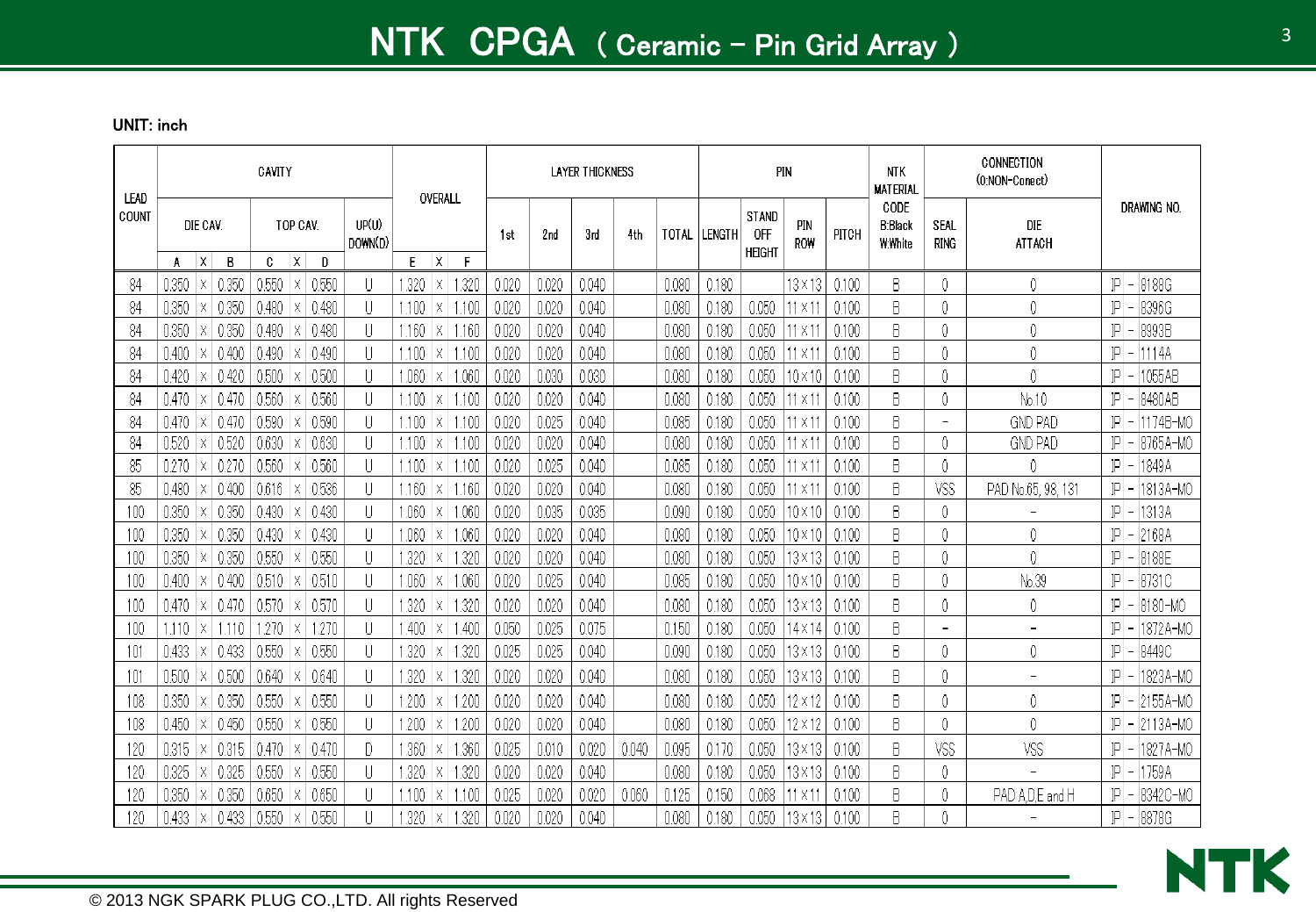| LEAD         |                                                      | CAVITY                                         |                                       | OVERALL                                      |       |       | <b>LAYER THICKNESS</b> |       |       |               |                                      | PIN            |       | <b>NTK</b><br><b>MATERIAL</b>     |                          | CONNECTION<br>(0:NON-Conect) |                                             |
|--------------|------------------------------------------------------|------------------------------------------------|---------------------------------------|----------------------------------------------|-------|-------|------------------------|-------|-------|---------------|--------------------------------------|----------------|-------|-----------------------------------|--------------------------|------------------------------|---------------------------------------------|
| COUNT        | DIE CAV.                                             | TOP CAV.                                       | UP(U)<br>DOWN(D)                      |                                              | 1st   | 2nd   | 3rd                    | 4th   | TOTAL | <b>LENGTH</b> | STAND<br><b>OFF</b><br><b>HEIGHT</b> | PIN<br>ROW     | PITCH | CODE<br><b>B:Black</b><br>W:White | SEAL<br>ring             | DIE<br>ATTACH                | DRAWING NO.                                 |
| 120          | $\mathsf{X}$<br>B<br>A<br>0.433<br>0.433<br>$\times$ | $\mathsf{X}$<br>C.<br>Ð<br>0.550<br>0.550<br>Χ | U                                     | $\mathsf{X}$<br>F<br>E<br>1.320<br>.320<br>Χ | 0.020 | 0.025 | 0.040                  |       | 0.085 | 0.180         | 0.050                                | $3 \times 13$  | 0.100 | B                                 | $\overline{\phantom{0}}$ | <b>GND PAD</b>               | IP<br>1176B-MO<br>$\overline{a}$            |
| 120          | 0.472<br>0.472<br>Х                                  | 0.630<br>0.630<br>Χ                            | U                                     | 1.320<br>.320<br>Χ                           | 0.020 | 0.025 | 0.040                  |       | 0.085 | 0.180         | 0.050                                | I3×13          | 0.100 | B                                 | $\overline{\phantom{a}}$ | <b>GND PAD</b>               | $ P $ –<br>1177B-MO                         |
| 120          | 0.472<br>0.472<br>Х                                  | 0.550<br>0.550<br>Χ                            | U                                     | 1.320<br>.320<br>Χ                           | 0.020 | 0.020 | 0.040                  |       | 0.080 | 0.180         | 0.050                                | I3×13          | 0.100 | B                                 | 0                        | 0                            | ΙP<br>8981C                                 |
| 120          | 0.52C<br>0.520<br>Χ                                  | 0.630<br>0.630<br>Х                            | U                                     | 1.320<br>.320<br>Х                           | 0.020 | 0.025 | 0.040                  |       | 0.085 | 0.180         | 0.050                                | 13×13          | 0.100 | B                                 | $\overline{\phantom{a}}$ | <b>GND PAD</b>               | 8551C-MO<br>ΙP                              |
| 120          | 0.520<br>0.520<br>Χ                                  | 0.630<br>0.630<br>Χ                            | U                                     | 1.320<br>-320<br>Χ                           | 0.020 | 0.025 | 0.040                  |       | 0.085 | 0.180         | 0.050                                | 13×13.         | 0.100 | B                                 | 0                        | <b>GND PAD</b>               | ΙP<br>8216GA-MC                             |
| 121          | 0.472<br>0.394<br>Х                                  | $0.55^{\circ}$<br>0.551<br>Х                   | $\begin{array}{c} \hline \end{array}$ | 0.70(<br>0.700<br>Χ                          | 0.030 | 0.020 | 0.030                  |       | 0.080 | 0.079         |                                      | I3×13          | 0.050 | B                                 | $\overline{\phantom{a}}$ | $\overline{\phantom{a}}$     | 2133A-MO<br>ΙP<br>$\overline{\phantom{a}}$  |
| 121          | 0.433<br>0.433<br>$\boldsymbol{\mathsf{X}}$          | 0.550<br>0.550<br>Χ                            | U                                     | 1.320<br>.320<br>Χ                           | 0.030 | 0.025 | 0.030                  |       | 0.085 | 0.180         | 0.050                                | I3×13          | 0.100 | B                                 | 0                        | 0                            | IP<br>1666A<br>$\overline{a}$               |
| 121          | 0.520<br>0.52C<br>Χ                                  | 0.630<br>0.630<br>Χ                            | U                                     | 1.320<br>.320<br>Χ                           | 0.035 | 0.025 | 0.040                  |       | 0.100 | 0.150         | 0.050                                | 13×13          | 0.100 | B                                 | 0                        | $\overline{a}$               | 1816B-MO<br>$ P $ –                         |
| $12^{\circ}$ | $0.55^{\circ}$<br>0.551<br>$\times$                  | 0.650<br>0.650<br>Х                            | U                                     | 1.320<br>.320<br>Χ                           | 0.030 | 0.025 | 0.040                  |       | 0.095 | 0.180         | 0.050                                | I3×13          | 0.100 | B                                 | 0                        | 0                            | 2136B-MO<br>$ P $ –                         |
| 121          | 0.670<br>0.670<br>Χ                                  | 0.800<br>0.800<br>Х                            | U                                     | 1.320<br>.320<br>X.                          | 0.030 | 0.025 | 0.030                  |       | 0.085 | 0.180         | 0.050                                | 13×13.         | 0.100 | B                                 | 0                        | 0                            | 2179B-MC<br>ΙP                              |
| 123          | 0.956<br>.930<br>Χ                                   | 1.307<br>2.260<br>Х                            | U                                     | 1.600<br>2.600<br>X.                         | 0.039 | 0.054 | 0.020                  | 0.054 | 0.168 | 0.220         |                                      | $25 \times 10$ | 0.100 | B                                 | 0                        | PAD No.3, 21,<br>, 38, 56    | IP<br>2251B-MC<br>$\overline{\phantom{a}}$  |
| 132          | 0.320<br>0.320<br>Χ                                  | 0.630<br>0.630<br>Χ                            | U                                     | .400<br>.400<br>Х                            | 0.020 | 0.010 | 0.030                  | 0.030 | 0.090 | 0.180         | 0.050                                | l4×14          | 0.100 | B                                 | 0                        | 0                            | IP<br>1841C-MO                              |
| 132          | 0.358<br>0.358<br>Χ                                  | 0.476<br>0.476<br>Χ                            | U                                     | 1.360<br>.360                                | 0.020 | 0.030 | 0.055                  |       | 0.105 | 0.180         | 0.050                                | I3×13          | 0.100 | B                                 | 0                        | $\overline{\phantom{a}}$     | 1115B-MO<br>IP                              |
| 132          | 0.375<br>0.375<br>Χ                                  | 0.560<br>0.560<br>Χ                            | U                                     | 400<br>.400<br>Χ                             | 0.030 | 0.020 | 0.040                  |       | 0.090 | 0.180         | 0.050                                | 14×14          | 0.100 | B                                 | 0                        | 0                            | IP<br>2187A                                 |
| 132          | 0.450<br>0.450<br>Χ                                  | 0.550<br>0.550<br>Χ                            | U                                     | .400<br>1.400<br>Χ                           | 0.020 | 0.025 | 0.045                  |       | 0.090 | 0.180         | 0.050                                | 14 x 14        | 0.100 | B                                 | 0                        | 0                            | IP<br>2122A-MO                              |
| 132          | 0.510<br>0.510<br>$\times$                           | 0.620<br>0.620<br>Χ                            | U                                     | .360<br>.360<br>Х                            | 0.025 | 0.025 | 0.030                  |       | 0.080 | 0.180         | 0.050                                | $3 \times 13$  | 0.100 | B                                 | GND                      | GND                          | 1214B<br>P<br>$\overline{a}$                |
| 132          | 0.550<br>0.550<br>Χ                                  | 0.630<br>0.630<br>Χ                            | U                                     | .400<br>.400<br>Х                            | 0.025 | 0.025 | 0.040                  |       | 0.090 | 0.180         | 0.050                                | l4 X 14        | 0.100 | B                                 | 0                        | $\overline{\phantom{a}}$     | 1398A-MO<br>P                               |
| 133          | 0.340<br>0.340<br>Х                                  | 0.500<br>0.500<br>Х                            | U                                     | 1.360<br>.360<br>Χ                           | 0.020 | 0.025 | 0.045                  |       | 0.090 | 0.180         | 0.050                                | I3×13          | 0.100 | B                                 | GND                      | GND                          | ΙP<br>1361A-MO<br>$\overline{\phantom{a}}$  |
| 133          | 0.450<br>0.450<br>Χ                                  | 0.550<br>0.550<br>Χ                            | U                                     | .460<br>.460<br>Χ                            | 0.020 | 0.025 | 0.045                  |       | 0.090 | 0.180         | 0.050                                | l4×14          | 0.100 | B                                 | 0                        | 0                            | ΙP<br>8991B                                 |
| 133          | 0.375<br>0.495<br>Χ                                  | 0.630<br>0.510<br>Χ                            | U                                     | 1.360<br>.360<br>Χ                           | 0.025 | 0.010 | 0.015                  | 0.040 | 0.090 | 0.180         | 0.050                                | 13×13          | 0.100 | B                                 | VSS                      | VSS                          | ΙP<br>8655CA-MO                             |
| 135          | 0.528<br>0.602<br>Χ                                  | 0.685<br>0.748<br>Χ                            | U                                     | .460<br>.460<br>Χ                            | 0.020 | 0.020 | 0.040                  |       | 0.080 | 0.180         | 0.050                                | l4×14          | 0.100 | B                                 | $\overline{\phantom{a}}$ | 0                            | ΙP<br>975G-MO                               |
| 135          | 0.665<br>0.65C<br>Χ                                  | 0.811<br>0.795<br>ΙX                           | U                                     | 1.460<br>.460<br>Χ                           | 0.020 | 0.020 | 0.041                  |       | 0.081 | 0.180         | 0.050                                | $14\times14$   | 0.100 | B                                 | $\overline{\phantom{a}}$ | 0                            | ΙP<br>8497AA-MC<br>$\overline{\phantom{a}}$ |
| 144          | 0.425<br>0.425<br>X                                  | 0.630<br>0.630<br>Х                            | U                                     | .575<br>1.575<br>Χ                           | 0.020 | 0.020 | 0.040                  |       | 0.080 | 0.180         | 0.050                                | 15×15          | 0.100 | B                                 | 0                        | $\overline{a}$               | ΙP<br>947D                                  |
| 144          | 0.400<br>0.400<br>Χ                                  | 0.630<br>0.630<br>Χ                            | $\mathbf{\mathsf{I}}$                 | .575<br>1.575<br>Χ                           | 0.020 | 0.020 | 0.040                  |       | 0.080 | 0.180         | 0.050                                | $15\times15$   | 0.100 | B                                 | 0                        | 0                            | $ P  - 8573A$                               |

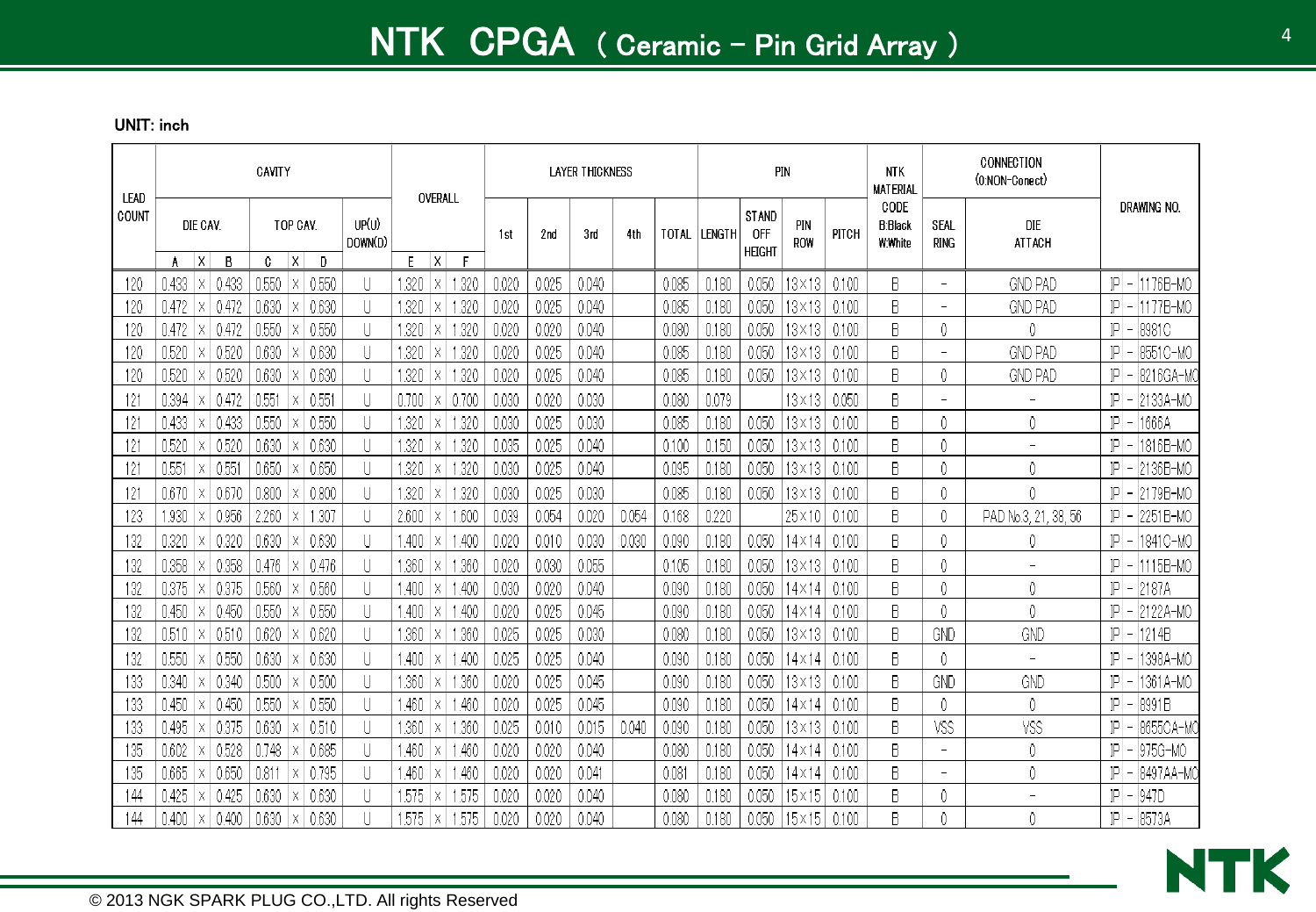| LEAD     |                |                          |                | CAVITY         |                        |                  | OVERALL                |                |                |                | <b>LAYER THICKNESS</b> |       |                |                |                                             | PIN                              |                | <b>NTK</b><br><b>MATERIAL</b>     |                          | CONNECTION<br>(0:NON-Conect) |                                             |
|----------|----------------|--------------------------|----------------|----------------|------------------------|------------------|------------------------|----------------|----------------|----------------|------------------------|-------|----------------|----------------|---------------------------------------------|----------------------------------|----------------|-----------------------------------|--------------------------|------------------------------|---------------------------------------------|
| COUNT    | A              | DIE CAV.<br>$\mathsf{X}$ | B              | $\mathbf{C}$   | TOP CAV.<br> X <br>D   | UP(U)<br>DOWN(D) | F.<br>$\mathsf{X}$     | F              | 1st            | 2 na           | 3rd                    | 4th   | TOTAL          | <b>LENGTH</b>  | <b>STAND</b><br><b>OFF</b><br><b>HEIGHT</b> | <b>PIN</b><br>ROW                | PITCH          | CODE<br><b>B:Black</b><br>W:White | SEAL<br>ring             | DIE<br><b>ATTACH</b>         | Drawing No.                                 |
| 144      | 0.472          | ΙX.                      | 0.472          | 0.630          | 0.630<br>X             |                  | .575<br>$\times$       | 1.575          | 0.020          | 0.025          | 0.040                  |       | 0.085          | 0.180          | 0.050                                       | $15 \times 15$                   | 0.100          | B                                 | 0                        | 0                            | 8575L-MO<br> P                              |
| 144      | 0.472          | Χ                        | 0.472          | 0.630          | 0.630<br>X             |                  | .574<br>X              | 1.574          | 0.020          | 0.025          | 0.040                  |       | 0.085          | 0.180          | 0.050                                       | $15\times15$                     | 0.100          | B                                 | $\overline{a}$           | <b>GND PAD</b>               | 1180B-MO<br> P <br>$\overline{\phantom{a}}$ |
| 144      | 0.540          |                          | 0.540          | 0.630          | 0.630                  |                  | .575<br>Χ              | 1.575          | 0.020          | 0.020          | 0.040                  |       | 0.080          | 0.180          | 0.050                                       | $15 \times 15$                   | 0.100          | B                                 | 0                        | 0                            | 1169A-MO<br> P                              |
| 144      | 0.700          | X                        | -0.700         | 0.815          | 0.815<br>$\times$      |                  | .575<br>X              | 1.575          | 0.025          | 0.025          | 0.030                  |       | 0.080          | 0.180          | 0.050                                       | $15 \times 15$                   | 0.100          | B                                 | 0                        | 0                            | 2116C-MO<br> P                              |
| 144      | .000           |                          | 1.000          | .100           | Χ                      | 1.100            | .950                   | .950           | 0.040          | 0.040          | 0.040                  |       | 0.120          | 0.180          | 0.050                                       | $15 \times 15$                   | 0.100          | B                                 | $\overline{\phantom{a}}$ | $\overline{\phantom{a}}$     | P <br>1997A-MO                              |
| 145      | 0.300          |                          | 0.300          | 0.500          | 0.500                  |                  | .575<br>Χ              | 1.575          | 0.020          | 0.010          | 0.025                  | 0.035 | 0.090          | 0.180          | 0.050                                       | $15 \times 15$                   | 0.100          | B                                 | 0                        | 0                            | P<br>1938A-MO                               |
| 145      | 0.320          | Χ                        | -0.320         | 0.470          | 0.470<br>Χ             |                  | .575<br>X              | 1.575          | 0.020          | 0.020          | 0.020                  | 0.040 | 0.100          | 0.180          | 0.050                                       | 15×15                            | 0.100          | B                                 | 0                        | 0                            | IP<br>2097A-MO                              |
| 155      | 0.400          | Χ                        | 0.400          | 0.600          | 0.600<br>X             | D                | -660<br>Χ              | 1.660          | 0.025          | 0.025          | 0.040                  |       | 0.090          | 0.230          | 0.100                                       | $16 \times 16$                   | 0.100          | B                                 | 0                        | $\overline{\phantom{0}}$     | 2021B-MO<br> P                              |
| 156      | 0.435          | $\times$                 | 0.435          | 0.550          | 0.550<br>X             | D                | -660<br>Χ              | 1.660          | 0.020          | 0.020          | 0.040                  |       | 0.080          | 0.180          | 0.050                                       | $16 \times 16$                   | 0.100          | B                                 | 0                        | VSS                          | IP<br>1269BA-MC                             |
| 160      | 0.300          | Χ                        | 0.300          | 0.500          | 0.500<br>X             |                  | .560<br>Χ              | 1,560          | 0.020          | 0.015          | 0.025                  | 0.030 | 0.090          | 0.180          | 0.050                                       | $15 \times 15$                   | 0.100          | B                                 | 0                        | 0                            | P <br>1716A-MO                              |
| 160      | 0.787          | $\times$                 | -0.787         | 0.866          | 0.866<br>X             |                  | .560<br>X              | 1.560          | 0.020          | 0.020          | 0.040                  |       | 0.080          | 0.180          |                                             | $15 \times 15$                   | 0.100          | B                                 | 0                        | 0                            | P <br>2159A-MO                              |
| 176      | 0.360          | Χ                        | 0.360          | 0.560          | 0.560<br>Χ             |                  | .570<br>Χ              | 1.570          | 0.025          | 0.020          | 0.020                  | 0.040 | 0.105          | 0.180          | 0.050                                       | $15 \times 15$                   | 0.100          | B                                 | GND                      | GND                          | P<br>1769A-MO                               |
| 176      | 0.530          | Χ                        | 0.530          | 0.730          | 0.730<br>Χ             |                  | .570<br>Χ              | 1.570          | 0.025          | 0.020          | 0.020                  | 0.040 | 0.105          | 0.180          | 0.050                                       | 15×15                            | 0.100          | B                                 | GND                      | GND                          | IP<br>1683A-MO                              |
| 179      | 0.614          | ΙX                       | 0.614          | 0.824          | 0.824<br>Χ             | D                | .860<br>Χ              | 1.860          | 0.020          | 0.015          | 0.030                  | 0.040 | 0.105          | 0.245          | 0.100                                       | $18 \times 18$                   | 0.100          | B                                 | 0                        | I GND                        | P <br>1102C-MO                              |
| 180      | 0.422          | $\times$                 | 0.422          | 0.630          | 0.630<br>Χ             |                  | .575<br>X              | 1.575          | 0.020          | 0.020          | 0.020                  | 0.040 | 0.100          | 0.180          | 0.050                                       | 15×15                            | 0.100          | B                                 | 0                        | 0                            | 8344B<br>IP                                 |
| 180      | 0.490          | Χ                        | 0.490          | 0.690          | 0.690<br>Χ             |                  | .575<br>X              | 1.575          | 0.020          | 0.010          | 0.025                  | 0.030 | 0.085          | 0.180          | 0.050                                       | $15 \times 15$                   | 0.100          | B                                 | $\overline{\phantom{a}}$ | $\overline{\phantom{a}}$     | 8516E-MO<br>P                               |
| 180      | 0.650          | X                        | 0.650          | 0.815          | 0.815<br>$\times$      |                  | .575<br>X              | 1.575          | 0.020          | 0.020          | 0.020                  | 0.040 | 0.100          | 0.180          | 0.050                                       | 15×15                            | 0.100          | B                                 | 0                        | 0                            | 8837B-MO<br>IP                              |
| 18       | 0.472<br>0.550 | $\times$                 | 0.472<br>0.550 | 0.630<br>0.700 | 0.630<br>X<br>$\times$ |                  | .575<br>Χ              | 1.575          | 0.020<br>0.020 | 0.020          | 0.025                  | 0.040 | 0.105          | 0.180          | 0.050                                       | $15 \times 15$                   | 0.100          | B<br>B                            | 0<br>0                   | 0<br>0                       | 1758B-MO<br> P <br>IP                       |
| 18       | .300           | X                        | 1.300          | .600           | 0.700<br>1.600<br>Χ    |                  | .575<br>X<br>.850<br>Χ | 1.575<br>1.850 | 0.035          | 0.020<br>0.025 | 0.020<br>0.040         | 0.040 | 0.100<br>0.100 | 0.180<br>0.180 | 0.050<br>0.050                              | $15 \times 15$<br>$18 \times 18$ | 0.100<br>0.100 | B                                 | 0                        | PIN A1                       | 8385B-MO<br>2127A-MO<br> P                  |
| 18<br>20 | 0.874          | $\times$                 | 0.874          | 42             | Χ                      | .142             | .500<br>Χ              | 1.500          | 0.010          | 0.040          | 0.025                  | 0.040 | 0.115          | 0.180          |                                             | 15×15                            | 0.100          | B                                 | $\overline{\phantom{a}}$ | PIN F6                       | P <br>2065A-MO                              |
| 20       | 0.500          | $\times$                 | 0.52C          | 0.680          | 0.680<br>Χ             | D                | .770<br>Χ              | .770           | 0.025          | 0.020          | 0.030                  | 0.040 | 0.115          | 0.180          | 0.050                                       | 17 × 17                          | 0.100          | B                                 | GND                      | GND                          | 1215B<br>ΙPΙ                                |
| 208      | 0.345          | $\times$                 | 0.345          | 0.505          | 0.505<br>$\times$      |                  | -700<br>Χ              | .700           | 0.025          | 0.020          | 0.020                  | 0.025 | 0.090          | 0.180          | 0.050                                       | 7 X 1                            | 0.100          | B                                 | 0                        | $\overline{\phantom{0}}$     | P<br>2100A-MO                               |
| 208      | 0.345          | Х                        | 0.345          | 0.505          | 0.505<br>Χ             |                  | .700<br>X              | .700           | 0.025          | 0.020          | 0.020                  | 0.025 | 0.090          | 0.180          | 0.050                                       | 7 X I                            | 0.100          | B                                 | $\overline{\phantom{a}}$ | $\equiv$                     | $ P  - 2273A-MO$                            |

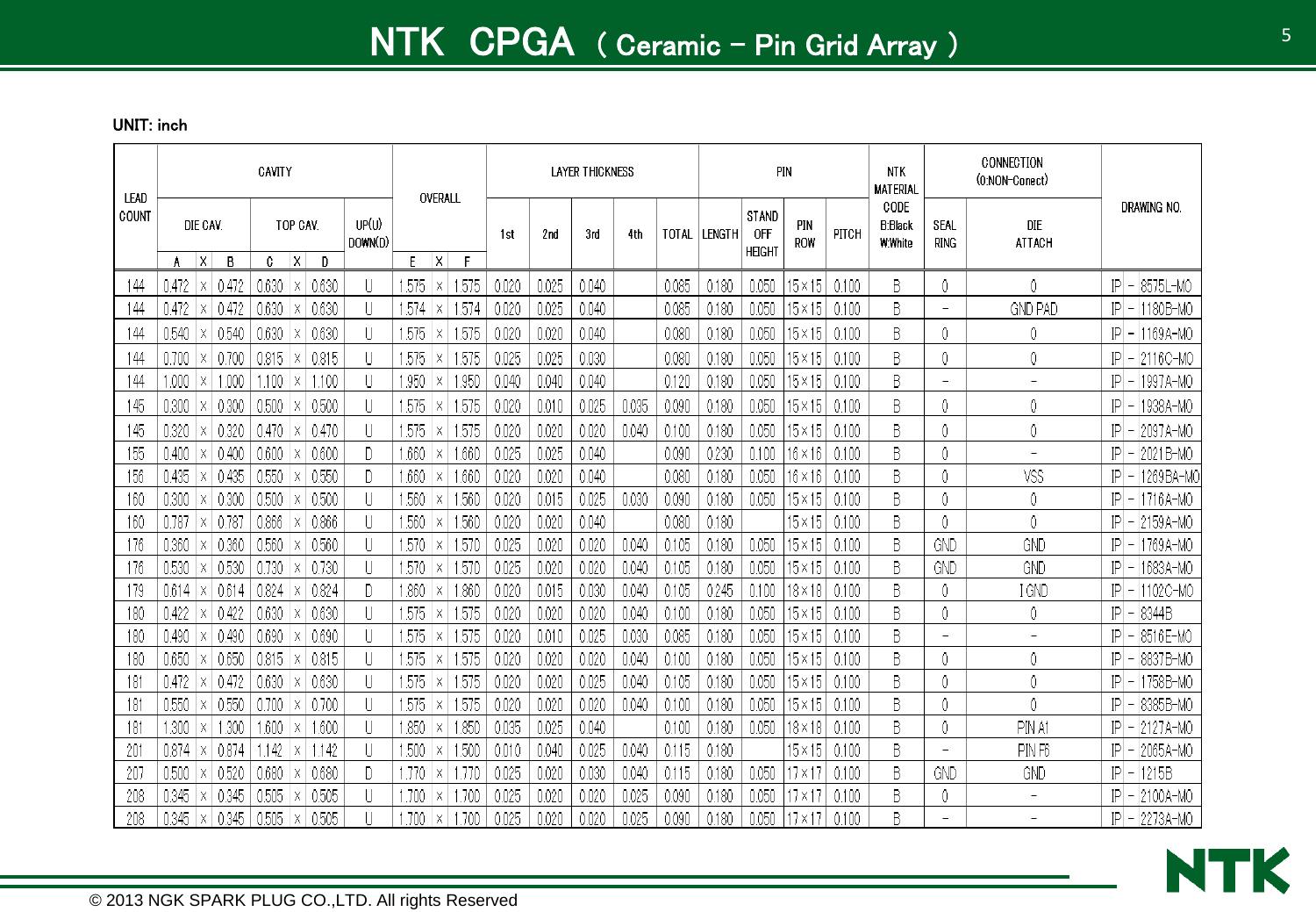|               |                |                          |                | CAVITY |                               |                  | OVERALL           |              |       |       | <b>LAYER THICKNESS</b> |       |       |              |                                             | PIN            |       | <b>NTK</b><br><b>MATERIAL</b>     |                          | CONNECTION<br>(0:NON-Conect) |                                             |
|---------------|----------------|--------------------------|----------------|--------|-------------------------------|------------------|-------------------|--------------|-------|-------|------------------------|-------|-------|--------------|---------------------------------------------|----------------|-------|-----------------------------------|--------------------------|------------------------------|---------------------------------------------|
| LEAD<br>COUNT | A              | DIE CAV.<br>$\mathsf{X}$ | B              | 0      | TOP CAV.<br>$\mathsf{x}$<br>D | UP(U)<br>DOWN(D) | E<br>$\mathsf{X}$ | $\mathsf{F}$ | 1st   | 2nd   | 3rd                    | 4th   |       | TOTAL LENGTH | <b>STAND</b><br><b>OFF</b><br><b>HEIGHT</b> | PIN<br>ROW     | PITCH | CODE<br><b>B:Black</b><br>W.White | SEAL<br>ring             | DIE<br>ATTACH                | <b>DRAWING NO</b>                           |
| 208           | $0.55^{\circ}$ | Χ                        | $0.55^{\circ}$ | 0.799  | 0.799<br>Χ                    | $\mathsf{L}$     | .700<br>Χ         | ,700         | 0.020 | 0.012 | 0.025                  | 0.040 | 0.097 | 0.150        | 0.039                                       | $7\times17$    | 0.100 | B                                 | 0                        |                              | 8149Z-MO<br>P<br>$\overline{\phantom{a}}$   |
| 209           | 0.394          | Χ                        | 0.394          | 0.614  | 0.614<br>X                    |                  | .700<br>Х         | .700         | 0.025 | 0.010 | 0.020                  | 0.045 | 0.100 | 0.180        | 0.050                                       | 1X             | 0.100 | B                                 | 0                        |                              | IP<br>8488D-MO                              |
| 209           | $0.55^{\circ}$ | Χ                        | $0.55^{\circ}$ | 0.669  | 0.669<br>Χ                    |                  | 1.693<br>Х        | 1.693        | 0.020 | 0.020 | 0.040                  |       | 0.080 | 0.189        | 0.040                                       | 7 X 1          | 0.100 | B                                 | 0                        |                              | ΙP<br>2126A-MO                              |
| 223           | 0.450          |                          | 0.450          | 0.570  | 0.570<br>Χ                    | D                | .860<br>Х         | .860         | 0.030 | 0.025 | 0.040                  |       | 0.095 | 0.180        | 0.050                                       | $18 \times 18$ | 0.100 | B                                 | 0                        | VSS                          | P <br>1708D-MO                              |
| 223           | 0.650          |                          | 0.650          | 0.811  | 0.811                         | D                | 1.860<br>Χ        | .86(         | 0.022 | 0.016 | 0.023                  | 0.040 | 0.101 | 0.190        | 0.070                                       | $18 \times 18$ | 0.100 | B                                 | 0                        |                              | 1801A-MO<br>ΙPΙ<br>$\overline{\phantom{a}}$ |
| 256           | 0.630          |                          | 0.630          | 0.790  | 0.790                         | $\mathsf{L}$     | 2.000<br>Х        | 2.000        | 0.020 | 0.020 | 0.030                  | 0.060 | 0.130 | 0.180        | 0.050                                       | 20×20          | 0.100 | B                                 | 0                        | 0                            | P <br>2091C-OP<br>$\overline{\phantom{a}}$  |
| $25^{\circ}$  | 0.620          |                          | 0.570          | .770   | 0.770<br>Х                    | D                | l 970<br>Х        | 1.970        | 0.025 | 0.025 | 0.025                  | 0.030 | 0.105 | 0.180        | 0.050                                       | $19 \times 19$ | 0.100 | B                                 | 0                        | <b>GND PAD</b>               | 1208A-MO<br>P                               |
| 25            | .024           |                          | .024           | .181   | .181                          |                  | 2.000<br>Х        | 2.000        | 0.020 | 0.020 | 0.030                  | 0.060 | 0.130 | 0.180        | 0.050                                       | 20×20          | 0.100 | B                                 | 0                        |                              | 2090B<br>P<br>$\overline{\phantom{a}}$      |
| 25            | .181           | Χ                        | 0.472          | .339   | 0.630<br>Χ                    | $\mathsf{I}$     | 2.000<br>Χ        | 2.00C        | 0.020 | 0.020 | 0.030                  | 0.060 | 0.130 | 0.180        | 0.050                                       | $20 \times 20$ | 0.100 | B                                 | 0                        | 0                            | P <br>2081A-MO                              |
| 280           | 0.768          |                          | 0.768          | .067   | 1.067                         | $\mathsf{L}$     | l 900<br>Χ        | 1.900        | 0.010 | 0.039 | 0.012                  | 0.020 | 0.118 | 0.149        | 0.039                                       | $19 \times 19$ | 0.100 | B                                 | $\overline{\phantom{a}}$ | 0                            | P <br>2059A-MO                              |
| 280           | 0.840          |                          | 0.840          | .067   | 1.067<br>X                    | $\mathsf{L}$     | l 900<br>Х        | .900         | 0.039 | 0.012 | 0.020                  | 0.047 | 0.118 | 0.150        | 0.039                                       | $19 \times 19$ | 0.100 | B                                 | $\overline{\phantom{a}}$ | $\overline{\phantom{a}}$     | 2016B-MO<br>IP                              |
| 58.           | 0.350          |                          | 0.350          | 0.450  | 0.450<br>Х                    |                  | .950<br>Х         | .950         | 0.025 | 0.010 | 0.025                  | 0.050 | 0.120 | 0.180        | 0.050                                       | $19 \times 19$ | 0.100 | B                                 | 0                        | 0                            | P<br>2331 AA-MO<br>$\overline{\phantom{a}}$ |
| 28            | 0.591          | Χ                        | 0.59           | 0.748  | 0.748<br>X                    | U                | .950<br>Χ         | .950         | 0.025 | 0.010 | 0.025                  | 0.050 | 0.120 | 0.180        | 0.050                                       | $19 \times 19$ | 0.100 | B                                 | 0                        | GND                          | 8018D-MO<br>P                               |
| 28            | 0.840          |                          | 0.840          | .067   | .067                          |                  | -417<br>Χ         | .41          | 0.039 | 0.012 | 0.020                  | 0.047 | 0.118 | 0.100        |                                             | $26 \times 26$ | 0.050 | B                                 | $\overline{\phantom{a}}$ | $\overline{a}$               | P <br>2153A-MO                              |
| 288           | 2.500          |                          | 0.565          | 2.795  | .020<br>X                     |                  | 3.150<br>Х        | 2.000        | 0.040 | 0.035 | 0.020                  | 0.020 | 0.170 | 0.280        |                                             | $24 \times 12$ | 0.100 | B                                 | $\overline{\phantom{a}}$ | 0                            | P<br>2104A-MO                               |
| 289           | .248           |                          | .051           | .563   | .366                          | $\mathsf{L}$     | 2.087<br>Х        | 1.693        | 0.020 | 0.039 | 0.030                  | 0.059 | 0.148 | 0.180        | 0.050                                       | $20 \times 16$ | 0.100 | B                                 | $\overline{\phantom{0}}$ | 0                            | $ P $ –<br>2131A-MO                         |
| 299           | 0.480          |                          | 0.480          | 0.827  | 0.827<br>X                    | D                | 2.060<br>Χ        | 2.060        | 0.025 | 0.010 | 0.025                  | 0.070 | 0.150 | 0.180        | 0.050                                       | $20 \times 20$ | 0.100 | B                                 | 0                        | VSS                          | P <br>8310CA-MO                             |
| 299           | 0.600          | Χ                        | 0.600          | 0.810  | 0.810<br>X                    | D                | 2.060<br>Х        | 2.060        | 0.020 | 0.010 | 0.055                  |       | 0.085 | 0.180        | 0.050                                       | $20 \times 20$ | 0.100 | B                                 | GND                      | GND                          | P <br>1486A-MO                              |
| 39            | 0.481          |                          | 0.428          | 0.661  | 0.608                         |                  | 1.860<br>Χ        | 1.860        | 0.022 | 0.010 | 0.025                  | 0.051 | 0.108 | 0.180        | 0.050                                       | $35 \times 35$ | 0.100 | B                                 | 0                        | 0                            | P<br>2145A-OP<br>$\overline{\phantom{a}}$   |
| 39            | 0.591          | Χ                        | 0.59           | 0.734  | 0.734<br>X                    | D                | .860<br>Χ         | .86(         | 0.022 | 0.010 | 0.025                  | 0.051 | 0.108 | 0.180        | 0.050                                       | $35 \times 35$ | 0.100 | B                                 | 4 PAD                    | 0                            | IP<br>2261A-MO                              |
| 625           | 0.677          |                          | -0.67          | .008   | .008                          | $\mathsf{I}$     | 2.598<br>Х        | 2.598        | 0.020 | 0.020 | 0.020                  | 0.020 | 0.121 | 0.180        |                                             | $25 \times 25$ | 0.100 | B                                 | $\overline{\phantom{0}}$ | $\overline{\phantom{a}}$     | P<br>2225A-MO                               |
| 1024          | 0.715          | X                        | 0.715          | 0.893  | 0.893<br>X                    |                  | .700<br>Х         | .700         | 0.012 | 0.012 | 0.012                  | 0.012 | 0.106 | 0.090        |                                             | $32 \times 32$ | 0.050 | B                                 | GND                      | GND                          | $ P  - 2205A-MO$                            |

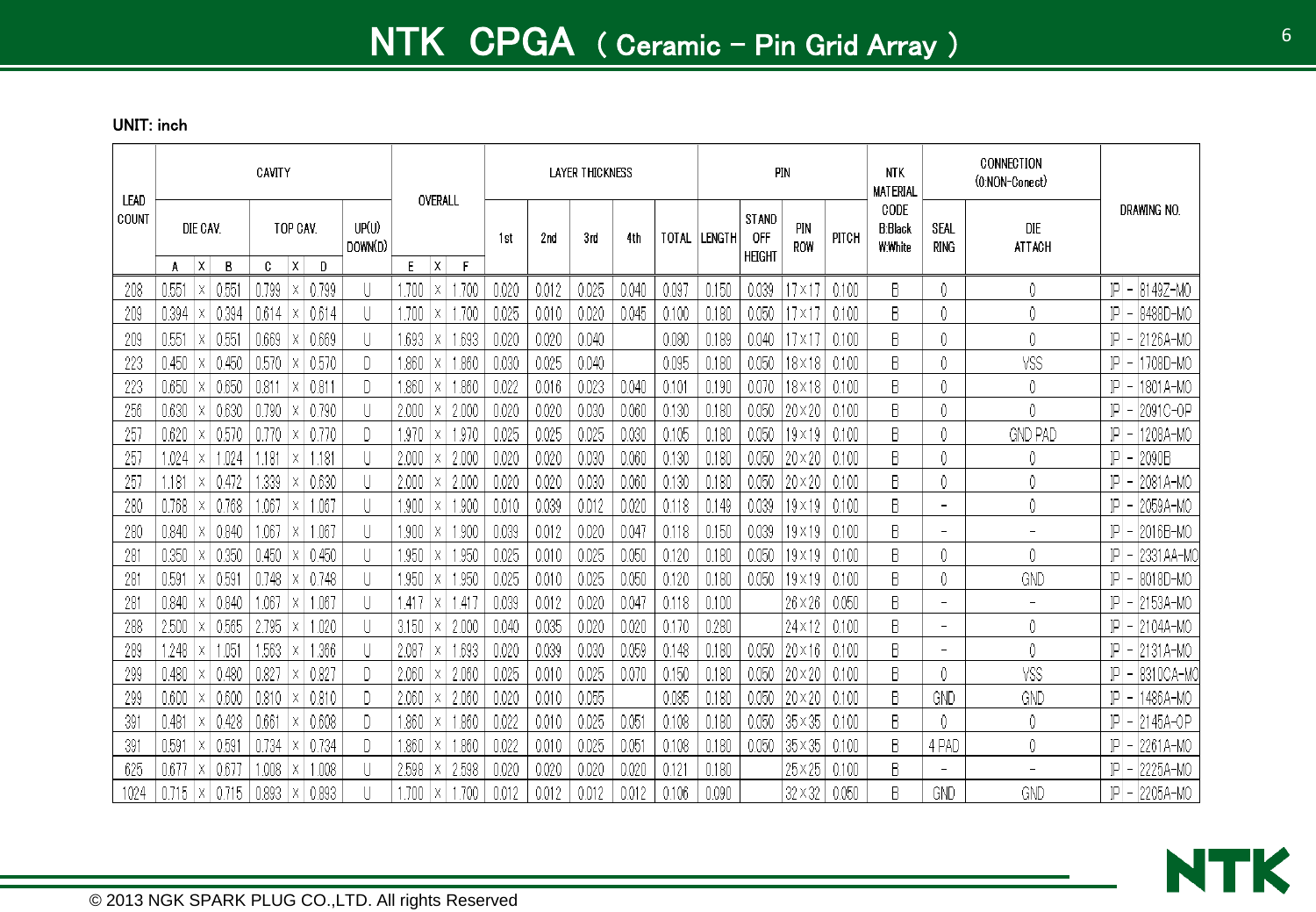# NTK CPGA ( Ceramic – Pin Grid Array )







<u>IIIII</u>

|               |       |          |                         | CAVITY |          |       |                  |             | OVERALL |            |       |       | LAYER THICKNESS |       |       |               |               | PIN               |       | <b>NTK</b><br><b>MATERIAL</b>     |                          | CONNECTION<br>(0:NON-Conect) |                      |
|---------------|-------|----------|-------------------------|--------|----------|-------|------------------|-------------|---------|------------|-------|-------|-----------------|-------|-------|---------------|---------------|-------------------|-------|-----------------------------------|--------------------------|------------------------------|----------------------|
| LEAD<br>COUNT |       | DIE CAV. |                         |        | TOP CAV. |       | UP(U)<br>DOWN(D) |             |         |            | 1st   | 2nd   | 3rd             | 4th   | TOTAL | <b>LENGTH</b> | STAND<br>0FF  | <b>PIN</b><br>ROW | PITCH | CODE<br><b>B:Black</b><br>W:White | SEAL<br>ring             | DIE<br>ATTACH                | Drawing No.          |
|               | A     | Χ        | В                       | C      | X.       | D     |                  | E           | X       | F          |       |       |                 |       |       |               | <b>HEIGHT</b> |                   |       |                                   |                          |                              |                      |
| 28            | 5.08  | Χ        | 5.08                    |        | Χ        | 7.11  |                  | 15.240      |         | 15.240     | 0.635 | 0.508 | 1.016           |       | 2.159 | 4.572         | .270          | $6\times6$        | 2.540 | B                                 | 0                        |                              | $ P  -  8912B - MO$  |
| 28            | 6.35  |          | 6.35                    | 11.05  |          | 9.65  |                  | 16.510      |         | 13.970     | 0.508 | 0.508 | 1.016           |       | 2.032 | 4.572         | .700          | 6×5               | 2.540 | B                                 |                          | PAD A&B                      | $ P  -  8564A - OP $ |
| 28            | 1.05  |          | 6.35                    | 12.83  |          | 1.30  |                  | 16.510.     |         | 13.970     | 0.508 | 0.762 | 1.016           |       | 2.286 | 4.572         | .702          | $6\times5$        | 2.540 | B                                 |                          |                              | $ P  -  8742B $      |
| 28            | 1.05  |          | 9.53                    | 12.83  |          | 1.30  |                  | 16.510.     |         | 13.970     | 0.508 | 0.508 | 1.016           |       | 2.032 | 4.572         | .700          | $6\times5$        | 2.540 | B                                 |                          | PAD A&B                      | $ P  -  8476E - MO$  |
| 30            | 12.19 | Χ        | 991                     | 13.97  | х.       | 1.43  |                  | 16.510      |         | 13.970     | 0.508 | 0.508 | 1.016           |       | 2.032 | 4.572         | .699          | $6\times5$        | 2.540 | B                                 |                          | PAD No.15                    | $ P  -  8725A - M0$  |
| 32            | 5.59  | Χ        | 5.59                    |        | Χ        |       |                  | 22.860      |         | 22.860     | 0.508 | 0.635 | 0.508           |       | 1.651 | 4.572         | .270          | $8\times8$        | 2.540 | B                                 | $\overline{\phantom{a}}$ | $\qquad \qquad$              | IP - 8627B-MO        |
| 36            | 8.13  | Χ        | 14.48                   | 10.80  | Χ        | 16.00 |                  | 19.304      |         | 19.304     | 0.635 | 0.762 | 1.016           |       | 2.413 | 4.572         | .702          | 7 X J             | 2.540 | B                                 |                          |                              | IPI - 18907A-MO      |
| 44            | 24.00 | Х        | 24.00                   | 29.61  | ΙX.      | 29.61 |                  | 35.001      |         | 35.001     | 0.508 | 0.508 | 0.508           | 1.016 | 2.540 | 4.572         |               | $12 \times 12$    | 2.540 | B                                 | $\overline{\phantom{a}}$ | No.                          | $ P  - 8361B - C$    |
| 44            | 28.00 |          | $\vert$ × $\vert$ 27.00 |        | Χ        |       |                  | '45.720   x |         | 33.020     | .270  | 1.016 |                 |       | 2.286 | 3.810         |               | 11 × 4            | 2.540 | B                                 | $\overline{\phantom{a}}$ | PAD No.1,8,19,20,31,38       | IP  -  2037A-MO      |
| 51            | 18.54 |          | $\vert$ x $\vert$ 17.53 | 20.57  |          | 19.56 |                  | 40.132      |         | 40.132     | 0.889 | 0.889 | 1.397           |       | 3.175 | 3.810         |               | 13 × 4            | 2.540 | B                                 | $\overline{\phantom{a}}$ | PIN 01,013                   | $ P - $<br>1851A-MO  |
| 64            | 10.16 | X        | 10.16                   | 12.19  |          | 12.19 |                  | 25.400      |         | 25.400     | 0.508 | 0.508 | 1.016           |       | 2.032 | 4.572         | .270          | 10×10             | 2.540 | B                                 |                          |                              | $ P  - 2219A-MO$     |
| 64            | 34.29 |          | 4.93                    | 38.74  |          | 10.67 |                  | 42.164      |         | $x$ 21.844 | 0.762 | 0.508 | 0.762           | .016  | 3.048 | 4.572         |               | 16 × 4            | 2.540 | B                                 | $\overline{\phantom{a}}$ | PAD 52,45,13,20              | IPI - 2009A-MO       |

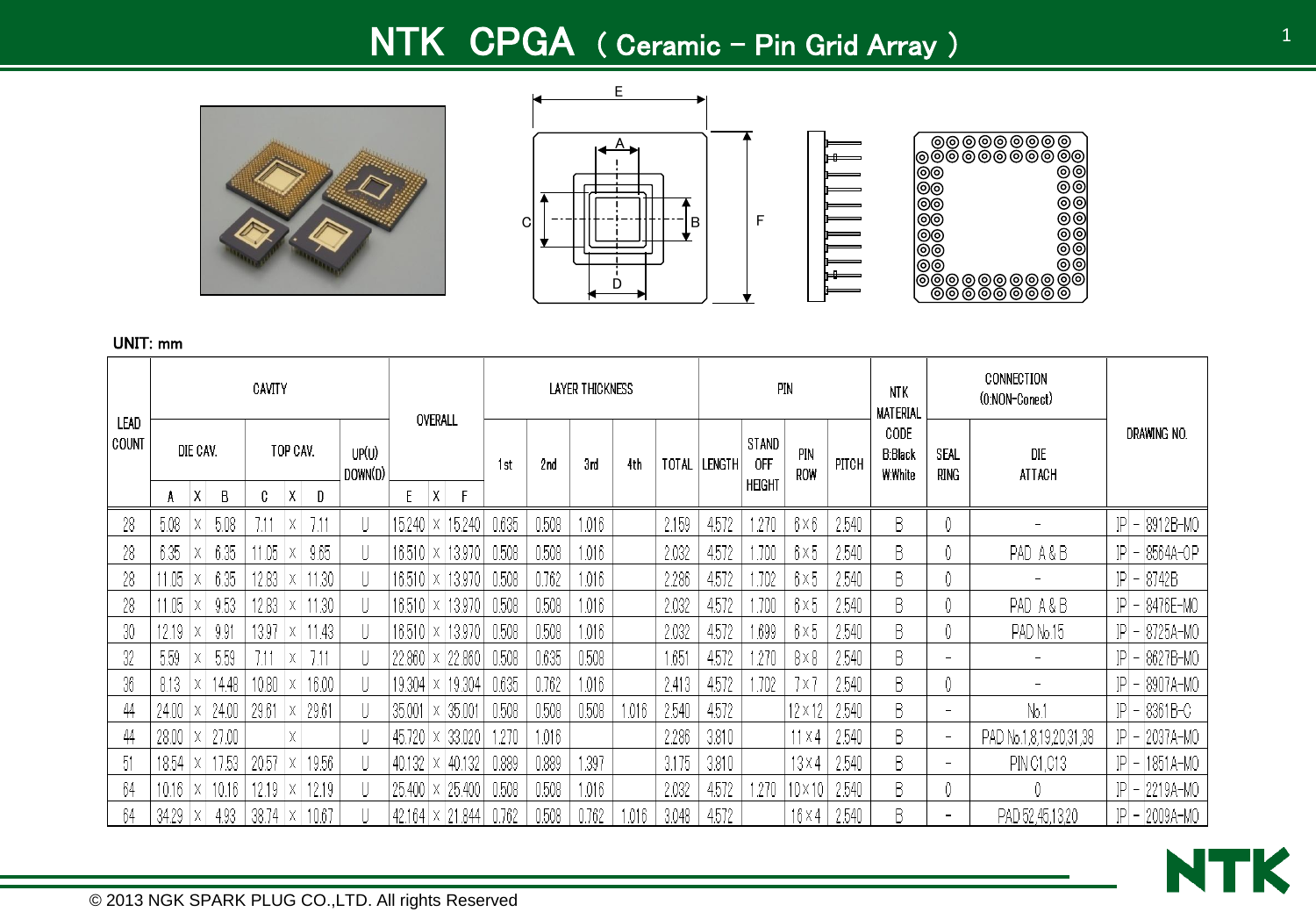|               |                         |                | CAVITY                    |                |                                       | OVERALL                                     |                |                | <b>LAYER THICKNESS</b> |       |                |                |                                      | PIN                |                | <b>NTK</b><br><b>MATERIAL</b>     |                                 | CONNECTION<br>(0:NON-Conect)                         |                                            |                      |
|---------------|-------------------------|----------------|---------------------------|----------------|---------------------------------------|---------------------------------------------|----------------|----------------|------------------------|-------|----------------|----------------|--------------------------------------|--------------------|----------------|-----------------------------------|---------------------------------|------------------------------------------------------|--------------------------------------------|----------------------|
| LEAD<br>COUNT | DIE CAV.                |                | TOP CAV.                  |                | UP(U)<br>DOWN(D)                      |                                             | 1st            | 2nd            | 3rd                    | 4th   | <b>TOTAL</b>   | <b>LENGTH</b>  | <b>STAND</b><br><b>OFF</b><br>HEIGHT | PIN<br>ROW         | PITCH          | CODE<br><b>B:Black</b><br>W:White | SEAL<br>ring                    | <b>DIE</b><br><b>ATTACH</b>                          | Drawing No.                                |                      |
|               | $\mathsf{X}$<br>A       | B              | X<br>C                    | D              |                                       | E<br>$\mathsf{X}$<br>F                      |                |                |                        |       |                |                |                                      |                    |                |                                   |                                 |                                                      |                                            |                      |
| 66            | 20.96<br>Χ              | 20.96<br>21.97 | 26.72<br>ΙX<br>24.13<br>X | 26.72<br>24.13 | U<br>U                                | 29.769<br>29.769<br>$\times$<br>27.432<br>X | 0.889<br>1.016 | 0.635<br>0.635 | .397<br>1.016          | .016  | 3.937<br>2.667 | 4.572<br>4.572 | 0.762<br>0.762                       | X6<br>$1 \times 6$ | 2.540<br>2.540 | B<br>B                            | GND                             | $\overline{\phantom{0}}$<br>$\overline{\phantom{0}}$ | IP<br>IP                                   | 1632A-MO<br>2099A-MO |
| 66<br>68      | 21.97<br>Χ<br>6.35<br>X | 6.35           | 8.89<br>X                 | 8.89           | D                                     | 27.432<br>29.210<br>29.210<br>$\times$      | 0.635          | 0.635          | 0.762                  |       | 2.032          | 4.572          | 1.270                                | l 1 × 1            | 2.540          | B                                 | GND<br>$\overline{\phantom{0}}$ | 0                                                    | IP<br>1298A                                |                      |
| 68            | 7.39<br>Χ               | 7.39           | 1.81<br>X                 | 11.81          | $\Box$                                | 27.940<br>27.940<br>X.                      | 0.635          | 0.635          | 0.635                  |       | 1.905          | 4.572          | 270                                  | 11 X 1             | 2.540          | B                                 | 0                               | 0                                                    | P <br>8143H<br>$\overline{\phantom{a}}$    |                      |
| 68            | 7.39<br>X               | 7.39           | .81<br>X                  | 11.81          |                                       | 27.940<br>27.940<br>$\times$                | 0.559          | 0.635          | 1.092                  |       | 2.286          | 4.572          | 1.270                                | 11 × 1             | 2.540          | B                                 | 0                               | 0                                                    | IP<br>8548C                                |                      |
| 68            | 8.13<br>Χ               | 9.65           | 10.67<br>X                | 12.19          |                                       | 26.924<br>26.924<br>Х                       | 0.508          | 0.508          | 1.016                  |       | 2.032          | 4.572          | 270                                  | $10 \times 10$     | 2.540          | B                                 | 0                               | 0                                                    | 8054FA<br> P                               |                      |
| 68            | 8.38<br>Χ               | 8.38           | 12.19<br>$\times$         | 12.19          | U                                     | 26.924<br>26.924<br>X                       | 0.508          | 0.508          | 1.016                  |       | 2.032          | 4.572          | .270                                 | $10\times10$       | 2.540          | B                                 | 0                               | B/G PAD No.8,27,44,63                                | 982DA-MO<br>IP                             |                      |
| 68            | 8.89<br>Х               | 8.89           | 10.67<br>ΙX               | 10.67          | Đ                                     | 29.210<br>29.210<br>$\times$                | 0.635          | 0.635          | 1.016                  |       | 2.286          | 4.572          | 270                                  | $11 \times 1$      | 2.540          | B                                 | 0                               | 0                                                    | 8153D-MO<br>ΙP                             |                      |
| 68            | 8.89<br>$\times$        | 8.89           | 1.94<br>$\times$          | 11.94          | Ш                                     | 27.940<br>27.940.<br>$\times$               | 0.508          | 0.635          | 1.016                  |       | 2.159          | 4.572          | 1.270                                | 11 X 1             | 2.540          | B                                 | 0                               | 0                                                    | ΙP<br>1206C                                |                      |
| 68            | 10.01<br>Χ              | 10.01          | 13.34<br>X                | 13.34          | $\begin{array}{c} \hline \end{array}$ | 27.940<br>27.940<br>Χ                       | 0.635          | 0.635          | 0.635                  |       | 1.905          | 4.570          | .270                                 | $11 \times 1$      | 2.540          | B                                 | 0                               | GND                                                  | IP<br>944D-MO                              |                      |
| 68            | 11.18<br>IX.            | 11.18          | 14.22                     | 14.22          | $\mathbf{  }$                         | 27.940<br>27.940<br>$\times$                | 0.508          | 0.635          | 0.762                  |       | 1.905          | 4.572          | 270                                  | $11 \times 1$      | 2.540          | B                                 | $\overline{\phantom{a}}$        | GND PAD, PIN F2                                      | 8788C-MO<br>IP                             |                      |
| 68            | 11.43.<br>lx I          | 11.43          | 13.26<br>X                | 13.26          | D                                     | 29.210<br>$29.210 \times$                   | 0.635          | 0.635          | 1.016                  |       | 2.286          | 4.572          | .295                                 | $11 \times 1$      | 2.540          | B                                 | 0                               | PAD A No.62                                          | P                                          | 8961B-MO             |
| 68            | 1.94<br>ΙX.             | 11.94          | 14.22<br>X                | 14.22          | $\begin{array}{c} \end{array}$        | 27.940<br>27.940<br>$\times$                | 0.508          | 0.508          | 1.016                  |       | 2.032          | 4.572          | .270                                 | $11 \times 1$      | 2.540          | B                                 | 0                               |                                                      | 8510A<br>IP                                |                      |
| 68            | 11.94<br>Χ              | 11.94          | 14.22<br>Х                | 14.22          |                                       | 27.940<br>27.940<br>Χ                       | 1.016          | 0.508          | 1.016                  |       | 2.540          | 3.810          | .270                                 | 11 X '             | 2.540          | B                                 | $\overline{\phantom{a}}$        | B/G PAD No.8                                         | IP<br>1504-MC                              |                      |
| 68            | 11.94<br>ΙX.            | 11.94          | 14.22<br>X                | 14.22          | U                                     | 27.940<br>27.940<br>X.                      | 0.508          | 0.508          | 1.016                  |       | 2.032          | 4.572          | 270                                  | 11 X 1             | 2.540          | B                                 | 0                               | 0                                                    | P <br>2146B-MO                             |                      |
| 68            | 1321<br>$\times$        | 13.21          | 16.00<br>$\times$         | 16.00          | U                                     | 27.940<br> 27.940  <br>$\times$             | 0.762          | 0.889          | 1.016                  |       | 2.667          | 4.572          | 1.270                                | 11 × 1             | 2.540          | B                                 | 0                               | <b>GND PAD</b>                                       | IP<br>8664A                                |                      |
| 68            | 14.73<br>Χ              | 14.73          | 7.78<br>X                 | 17.78          |                                       | 27.940<br>27.940<br>Х                       | 0.508          | 0.635          | 0.762                  |       | 1.905          | 4.572          | 1.270                                | 11 X 1             | 2.540          | B                                 | $\overline{\phantom{a}}$        | <b>GND PAD</b>                                       | $ P $ –<br>1778B-MO                        |                      |
| 72            | 14.00                   | 14.00          | 22.00<br>X                | 22.00          | $\mathsf{L}$                          | 27.899<br>27.899<br>$\times$                | .199           | 0.508          | 0.635                  | 0.635 | 2.977          | 3.810          | 1.001                                | l1 X '             | 2.540          | B                                 | $\overline{\phantom{a}}$        | C3PIN                                                | P <br>2197A-MO                             |                      |
| 74            | 46.12<br>lΧ             | 38.62          | 46.12<br>ΙX               | 42.22          | $\left\lfloor \right\rfloor$          | 50.521<br>47.20<br>X                        | 210            | 0.635          | 2.370                  |       | 4.215          | 4.572          | 1.001                                | $37 \times 4$      | 2.540          | B                                 | 4 PINS                          | $\overline{\phantom{a}}$                             | 1925A-MO<br> P                             |                      |
| 82            | 33.00                   | 33.00          | 37.00<br>X                | 37.00          | U                                     | 41.50<br>41.501<br>$\times$                 | 0.508          | 0.508          | 0.635                  | .524  | 3.175          | 4.572          |                                      | $15 \times 15$     | 2.540          | B                                 | $\overline{\phantom{0}}$        | GND                                                  | ΙP                                         | 1782AA-MC            |
| 84            | 5.97<br>Χ               | 5.97           | 10.92<br>X                | 10.92          | $\begin{array}{c} \hline \end{array}$ | 26.924<br>26.924<br>X                       | 0.508          | 0.635          | 1.016                  |       | 2.159          | 4.572          | 270                                  | $10\times10$       | 2.540          | B                                 | 0                               | $\overline{\phantom{a}}$                             | P <br>2181A-MO<br>$\overline{\phantom{a}}$ |                      |
| 84            | 6.10<br>Χ               | 6.10           | 12.19<br>X                | 12.19          | П                                     | 26.924<br>26.924<br>X                       | 0.381          | 0.254          | 0.762                  | 0.762 | 2.159          | 4.572          | .270                                 | $10 \times 10$     | 2.540          | B                                 | 0                               | $\overline{\phantom{0}}$                             | ΙP                                         | 1882A-MO             |
| 84            | 7.62<br>Χ               | 7.62           | 12.19<br>X                | 12.19          |                                       | 26.924<br>26.924<br>Χ                       | 0.381          | 0.254          | 0.762                  | 0.762 | 2.159          | 4.572          | .270                                 | $10\times10$       | 2.540          | B                                 | 0                               | ۳                                                    | IP                                         | 1937A-MO             |
| 84            | 8.89<br>Х               | 8.89           | 10.92<br>ΙX               | 10.92          |                                       | $26.924 \times$<br>26.924                   | 0.508          | 0.635          | .016                   |       | 2.159          | 3.810          | .270                                 | $10\times10$       | 2.540          | B                                 | 0                               | 0                                                    | $ P  -  8691A-M0$                          |                      |

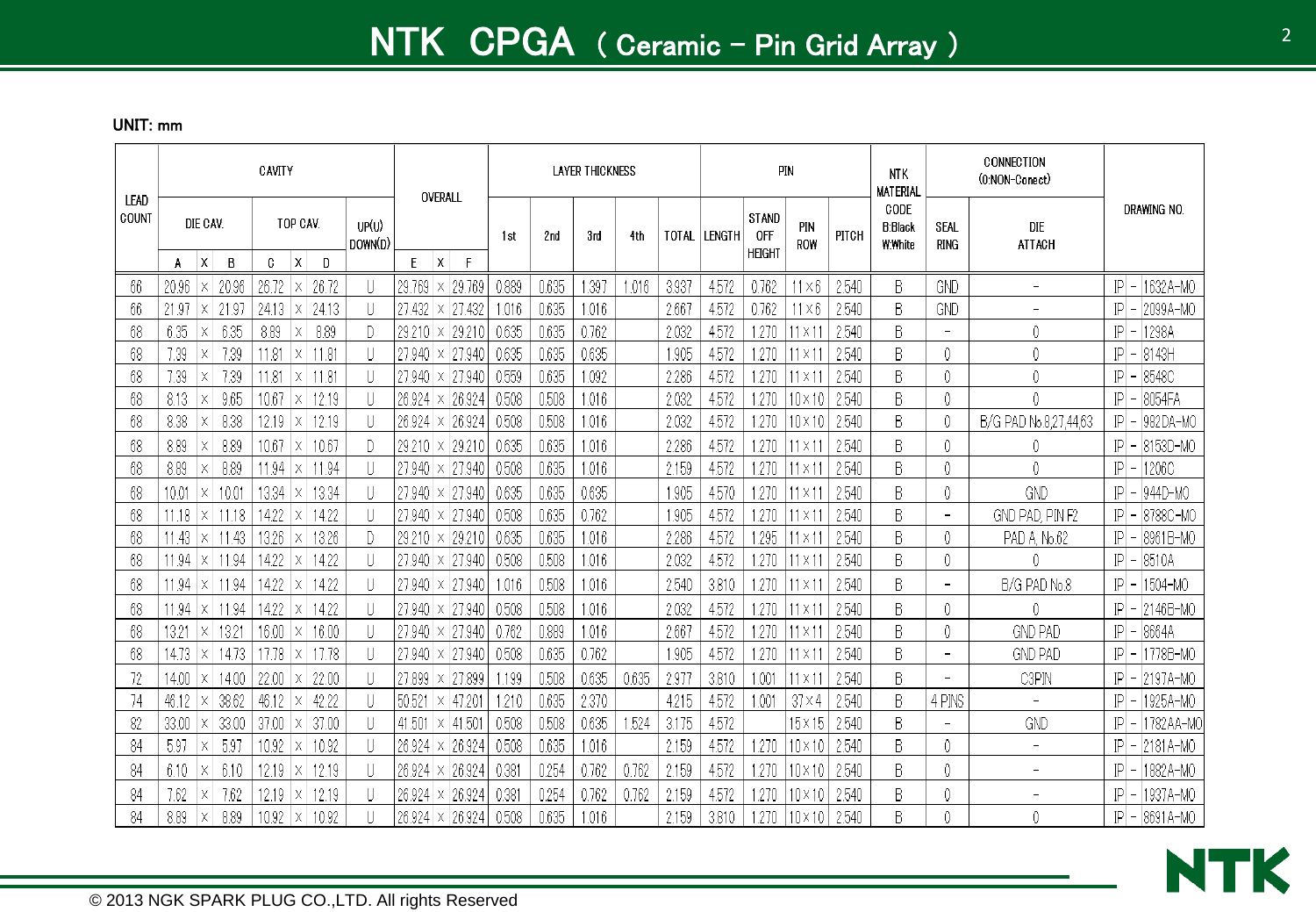|               |               |               |               | CAVITY         |          |                |                               | OVERALL                                        |   |                |                | <b>LAYER THICKNESS</b> |      |                |                |                                             | PIN              |                | <b>NTK</b><br><b>MATERIAL</b>             |                          | CONNECTION<br>(0:NON-Conect) |                                                   |
|---------------|---------------|---------------|---------------|----------------|----------|----------------|-------------------------------|------------------------------------------------|---|----------------|----------------|------------------------|------|----------------|----------------|---------------------------------------------|------------------|----------------|-------------------------------------------|--------------------------|------------------------------|---------------------------------------------------|
| LEAD<br>COUNT |               | DIE CAV.      |               |                | TOP CAV. |                | UP(U)<br>DOWN(D)              |                                                |   | 1st            | 2nd            | 3rd                    | 4th  | <b>TOTAL</b>   | <b>LENGTH</b>  | <b>STAND</b><br><b>OFF</b><br><b>HEIGHT</b> | PIN<br>ROW       | PITCH          | CODE<br><b>B:Black</b><br><b>W</b> :White | SEAL<br><b>RING</b>      | <b>DIE</b><br><b>ATTACH</b>  | DRAWING NO.                                       |
|               | A             | X             | B             | C.             | X        | $\mathbf{D}$   |                               | X<br>E                                         | F |                |                |                        |      |                |                |                                             |                  |                |                                           |                          |                              |                                                   |
| 84            | 8.89          | Χ             | 8.89          | 13.97          | Х        | 13.97          | $\mathsf{L}$                  | 33.528<br>33.528<br>Χ                          |   | 0.508          | 0.508          | 1.016                  |      | 2.032          | 4.572          |                                             | $13 \times 13$   | 2.540          | B                                         | 0                        | 0                            | 8188G<br>P<br>$\overline{\phantom{a}}$            |
| 84            | 8.89          | Χ             | 8.89          | 12.19          | Х        | 12.19          | IJ                            | 27.940<br>27.940<br>Χ                          |   | 0.508          | 0.508          | 1.016                  |      | 2.032          | 4.572          | .270                                        | 11 × 11          | 2.540          | B                                         | 0                        | 0                            | IP<br>8396G<br>$\overline{\phantom{0}}$           |
| 84            | 8.89          |               | 8.89          | 12.19          | X        | 12.19          | $\mathsf{I}$                  | 29.464<br>29.464<br>Χ                          |   | 0.508          | 0.508          | 1.016                  |      | 2.032          | 4.572          | 1.270                                       | 11 × 11          | 2.540          | B                                         | 0                        | 0                            | P<br>8993B<br>$\overline{\phantom{a}}$            |
| 84            | 10.16         | Х             | 10.16         | 12.45          | Х        | 12.45          | IJ                            | 27.940<br>27.940<br>Χ                          |   | 0.508          | 0.508          | 1.016                  |      | 2.032          | 4.572          | 1.270                                       | $11 \times 1$    | 2.540          | B                                         | 0                        | 0                            | $\mathbb{P}$<br>1114A<br>$\overline{\phantom{a}}$ |
| 84            | 10.67         |               | 10.67         | 12.70          |          | 12.70          | $\mathsf{I}$                  | 26.924<br>26.924<br>Χ                          |   | 0.508          | 0.762          | 0.762                  |      | 2.032          | 4.572          | 1.270                                       | $10 \times 10$   | 2.540          | B                                         | 0                        | 0                            | 1055AB<br>P<br>$\overline{\phantom{a}}$           |
| 84            | 1.94          | Х             | 11.94         | 14.22          |          | 14.22          | IJ                            | 27.940<br>27.940<br>Χ                          |   | 0.508          | 0.508          | 1.016                  |      | 2.032          | 4.572          | .270                                        | 11 X 1.          | 2.540          | B                                         | 0                        | No.10                        | P <br>8480AB<br>$\overline{\phantom{a}}$          |
| 84            | 11.94         |               | 11.94         | 14.99          |          | 14.99          | $\mathsf{I}$<br>$\mathbf{  }$ | 27.940<br>27.940<br>Χ                          |   | 0.508<br>0.508 | 0.635          | 1.016                  |      | 2.159          | 4.572          | 1.270<br>1.270                              | $11 \times 1$    | 2.540          | B<br>B                                    | $\overline{\phantom{a}}$ | <b>GND PAD</b>               | P<br>1174B-M0<br>$\overline{\phantom{a}}$<br> P   |
| 84            | 13.21         | X<br>$\times$ | 13.21<br>6.86 | 16.00<br>14.22 | X        | 16.00<br>14.22 |                               | 27.940<br>27.940<br>X                          |   | 0.508          | 0.508<br>0.635 | 1.016                  |      | 2.032<br>2.159 | 4.572          | 1.270                                       | 11 X 1<br>11 X 1 | 2.540          | B                                         | 0                        | <b>GND PAD</b><br>0          | 8765A-MO                                          |
| 85<br>85      | 6.86<br>12.19 | $\times$      | 10.16         | 15.65          |          | 13.61          | U<br>$\overline{\phantom{a}}$ | 27.940<br>27.940<br>X<br>29.464<br>29.464<br>X |   | 0.508          | 0.508          | 1.016<br>1.016         |      | 2.032          | 4.572<br>4.572 | 1.270                                       | 11 X 1           | 2.540<br>2.540 | B                                         | 0<br>VSS                 | PAD No.65, 98, 131           | P <br>1849A<br> P <br>1813A-MO                    |
| 100           | 8.89          | X             | 8.89          | 10.92          |          | 10.92          | $\left\lfloor \right\rfloor$  | 26.924<br>26.924<br>Χ                          |   | 0.508          | 0.889          | 0.889                  |      | 2.286          | 4.572          | 1.270                                       | 10×10            | 2.540          | B                                         | 0                        |                              | P <br>1313A<br>$\overline{\phantom{a}}$           |
| 100           | 8.89          | Χ             | 8.89          | 10.92          | X        | 10.92          | IJ                            | 26.924<br>26.924<br>Χ                          |   | 0.508          | 0.508          | 1.016                  |      | 2.032          | 4.572          | 1.270                                       | $10 \times 10$   | 2.540          | B                                         | 0                        | 0                            | $ P $ –<br>2168A                                  |
| 100           | 8.89          | X             | 8.89          | 13.97          | X        | 13.97          | IJ                            | 33.528<br>33.528<br>Χ                          |   | 0.508          | 0.508          | 1.016                  |      | 2.032          | 4.572          | 1.270                                       | $13 \times 13$   | 2.540          | B                                         | 0                        | $\theta$                     | P <br>8188E                                       |
| 100           | 10.16         | Х             | 10.16         | 12.95          |          | 12.95          | $\mathsf{I}$                  | 26.924<br>26.924<br>Χ                          |   | 0.508          | 0.635          | 1.016                  |      | 2.159          | 4.572          | 1.270                                       | 10×10            | 2.540          | B                                         | 0                        | No.39                        | P <br>8731C<br>$\overline{\phantom{a}}$           |
| 100           | 11.94         |               | 11.94         | 14.48          |          | 14.48          | $\mathsf{I}$                  | 33.528<br>33.528<br>Х                          |   | 0.508          | 0.508          | 1.016                  |      | 2.032          | 4.572          | 1.270                                       | $13 \times 13$   | 2.540          | B                                         | 0                        | 0                            | P<br>8180-MO                                      |
| 100           | 28.19         | Χ             | 28.19         | 32.26          |          | 32.26          | $\mathsf{I}$                  | 35.560<br>35.560<br>Χ                          |   | 270            | 0.635          | 1.905                  |      | 3.810          | 4.572          | 1.270                                       | 14×14            | 2.540          | B                                         | $\overline{\phantom{a}}$ | $\overline{\phantom{0}}$     | P <br>1872A-MO                                    |
| 101           | 11.00         |               | 11.00         | 13.97          |          | 13.97          | $\mathsf{L}$                  | 33.528<br>33.528<br>Χ                          |   | 0.635          | 0.635          | .016                   |      | 2.286          | 4.572          | 1.270                                       | $13 \times 13$   | 2.540          | B                                         | 0                        | 0                            | P <br>8449C<br>$\overline{\phantom{a}}$           |
| 101           | 12.70.        | Χ             | 12.70         | 16.26          |          | 16.26          | $\mathsf{I}$                  | 33.528<br>33.528<br>Χ                          |   | 0.508          | 0.508          | 1.016                  |      | 2.032          | 4.572          | 1.270                                       | 13×13            | 2.540          | B                                         | 0                        |                              | IP<br>1823A-MO                                    |
| 108           | 8.89          | Χ             | 8.89          | 13.97          | X        | 13.97          | $\mathbf{  }$                 | 30.480<br>30.480<br>Χ                          |   | 0.508          | 0.508          | 1.016                  |      | 2.032          | 4.570          | .270                                        | $12 \times 12$   | 2.540          | B                                         | 0                        | 0                            | IP<br>2155A-MO                                    |
| 108           | 1.43          | Χ             | 11.43         | 13.97          | Χ        | 13.97          | $\mathsf{I}$                  | 30.480<br>30.480<br>Χ                          |   | 0.508          | 0.508          | .016                   |      | 2.032          | 4.572          | .270                                        | $12 \times 12$   | 2.540          | B                                         | 0                        | $\theta$                     | 2113A-MO<br>P                                     |
| 120           | 8.00          | Χ             | 8.00          | .94            | X        | 1.94           | D                             | 34.544<br>34.544<br>Χ                          |   | 0.635          | 0.254          | 0.508                  | .016 | 2.413          | 4.318          | -270                                        | 13×13            | 2.540          | B                                         | VSS                      | VSS                          | ΙP<br>1827A-MO                                    |
| 120           | 8.26          | Χ             | 8.26          | 13.97          | X        | 13.97          | $\overline{\phantom{a}}$      | 33.528<br>33.528<br>Χ                          |   | 0.508          | 0.508          | 1.016                  |      | 2.032          | 4.572          | .270                                        | 13×13            | 2.540          | B                                         | 0                        | $\overline{\phantom{a}}$     | 1759A<br> P                                       |
| 120           | 8.89          | Χ             | 8.89          | 16.51          |          | 16.51          | $\mathsf{I}$                  | 27.940<br>27.940<br>Χ                          |   | 0.635          | 0.508          | 0.508                  | .524 | 3.175          | 3.810          | -727                                        | 11 X 1           | 2.540          | B                                         | 0                        | PAD A, D, E and H            | ΙP<br>8342C-MO                                    |
| 120           | 11.00         | Χ             | 11.00         | 13.97          | Х        | 13.97          |                               | 33.528<br>$33.528 \times$                      |   | 0.508          | 0.508          | 1.016                  |      | 2.032          | 4.572          | .270                                        | 13×13            | 2.540          | B                                         | 0                        |                              | 8878G<br>$ P $ –                                  |

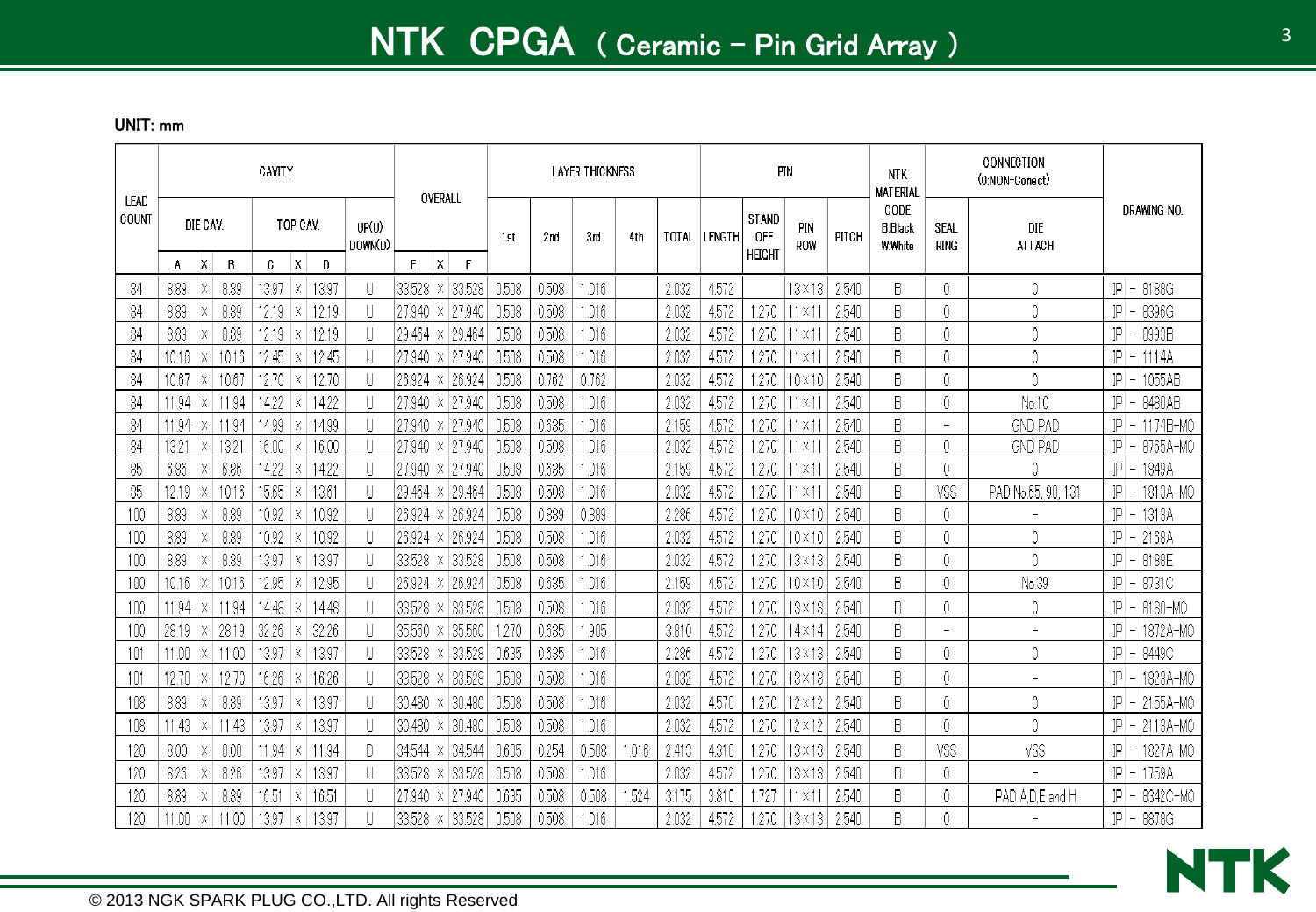|                        |                |               |                | CAVITY         |                           |                                   | OVERALL                                        |                |                | <b>LAYER THICKNESS</b> |       |                |                |                                      | PIN                             |                | <b>NTK</b><br><b>MATERIAL</b>     |                               | CONNECTION<br>(0:NON-Conect) |                                               |
|------------------------|----------------|---------------|----------------|----------------|---------------------------|-----------------------------------|------------------------------------------------|----------------|----------------|------------------------|-------|----------------|----------------|--------------------------------------|---------------------------------|----------------|-----------------------------------|-------------------------------|------------------------------|-----------------------------------------------|
| LEAD<br>COUNT          |                | DIE CAV.      |                |                | TOP CAV.                  | UP(U)<br>DOWN(D)                  |                                                | 1st            | 2nd            | 3rd                    | 4th   | TOTAL          | <b>LENGTH</b>  | STAND<br><b>OFF</b><br><b>HEIGHT</b> | PIN<br><b>ROW</b>               | PITCH          | CODE<br><b>B:Black</b><br>W:White | SEAL<br><b>RING</b>           | <b>DIE</b><br><b>ATTACH</b>  | DRAWING NO.                                   |
|                        | A              | $\mathsf{X}$  | B              | $\mathbf{c}$   | $\mathsf{X}$<br>D         |                                   | E.<br>$\mathsf{X}$<br>F                        |                |                |                        |       |                |                |                                      |                                 |                |                                   |                               |                              |                                               |
| 120                    | 11.00          | $\times$      | 11.00          | 13.97          | 13.97<br>Χ                | U                                 | 33.528<br>33.528                               | 0.508          | 0.635          | .016                   |       | 2.159          | 4.572          | .270                                 | $3 \times 13$                   | 2.540          | B                                 | $\overline{\phantom{0}}$      | <b>GND PAD</b>               | 1176B-MO<br>$ P $ –                           |
| 120                    | 11.99          | X             | 11.99          | 16.00          | 16.00<br>X                | U                                 | 33.528<br>33.528                               | 0.508          | 0.635          | 1.016                  |       | 2.159          | 4.572          | .270                                 | $3\times13$                     | 2.540          | B                                 | $\qquad \qquad -$             | <b>GND PAD</b>               | 1177B-MO<br>IP<br>$\overline{a}$              |
| 120                    | 11.99<br>13.21 | Χ             | 11.99<br>13.21 | 13.97<br>16.00 | 13.97                     | $\left\lfloor \right\rfloor$<br>U | 33.528<br>33.528                               | 0.508<br>0.508 | 0.508<br>0.635 | 1.016                  |       | 2.032<br>2.159 | 4.572<br>4.572 | .270<br>.270                         | $3 \times 13$<br>$13 \times 13$ | 2.540<br>2.540 | B<br>B                            | 0<br>$\overline{\phantom{0}}$ | 0<br><b>GND PAD</b>          | IP<br>8981C<br>$\overline{\phantom{a}}$<br>ΙP |
| 120<br>120             | 13.21          | Χ<br>$\times$ | 13.21          | 16.00          | 16.00<br>ΙX<br>16.00<br>Х | U                                 | 33.528<br>33.528<br>Χ<br>33.528<br>33.528<br>Χ | 0.508          | 0.635          | 1.016<br>1.016         |       | 2.159          | 4.572          | .270                                 | $3 \times 13$                   | 2.540          | B                                 | 0                             | <b>GND PAD</b>               | 8551C-MO<br>8216GA-MO<br>IP                   |
|                        |                |               | 12.00          | 14.00          | 14.00                     |                                   |                                                | 0.760          | 0.508          | 0.760                  |       |                | .999           |                                      | 13×13                           | .270           | B                                 | $\overline{\phantom{a}}$      |                              | ΙP                                            |
| 121<br>12 <sup>2</sup> | 10.00<br>11.00 | Х<br>Х        | 11.00          | 13.97          | Х<br>13.97<br>ΙX          | U<br>U                            | 7.780<br>17.780<br>X.<br>33.528<br>33.528      | 0.762          | 0.635          | 0.762                  |       | 2.028<br>2.159 | 4.572          | .270                                 | $13\times13$                    | 2.540          | B                                 | 0                             | 0                            | 2133A-MO<br>IP<br>1666A<br>$\overline{ }$     |
| 121                    | 13.21          | $\times$      | 13.21          | 16.00          | 16.00<br>Х                | U                                 | 33.528<br>33.528                               | 0.889          | 0.635          | 1.016                  |       | 2.540          | 3.810          | .270                                 | 13×13                           | 2.540          | B                                 | 0                             | $\overline{\phantom{a}}$     | ΙP<br>1816B-MO                                |
| 121                    | 14.00          | $\times$      | 14.00          | 16.51          | 16.51<br>X                | U                                 | 33.528<br>33.528                               | 0.762          | 0.635          | 1.016                  |       | 2.413          | 4.572          | .270                                 | 13×13.                          | 2.540          | B                                 | 0                             | 0                            | ΙP<br>2136B-MO<br>$\overline{a}$              |
| 121                    | 17.02          | X             | 17.02          | 20.32          | 20.32                     | U                                 | 33.528<br>33.528                               | 0.762          | 0.635          | 0.762                  |       | 2.159          | 4.572          | 270                                  | $3 \times 13$                   | 2.540          | B                                 | 0                             | 0                            | ΙP<br>2179B-MO                                |
| 123                    | 49.02          | X             | 24.28          | 57.40          | 33.20<br>X                | U                                 | 40.640<br>66.040<br>X.                         | .001           | .379           | 0.500                  | 1.379 | 4.260          | 5.588          |                                      | $25 \times 10$                  | 2.540          | B                                 | 0                             | PAD No.3, 21, 38, 56         | 2251B-MO<br>IP                                |
| 132                    | 8.13           | Χ             | 8.13           | 16.00          | 16.00<br>Χ                | U                                 | 35,560<br>35.560                               | 0.508          | 0.254          | 0.762                  | 0.762 | 2.286          | 4.572          | .270                                 | $4 \times 14$                   | 2.540          | B                                 | 0                             | 0                            | 1841C-MO<br>IP<br>$\overline{a}$              |
| 132                    | 9.09           | Χ             | 9.09           | 12.09          | 12.09<br>Х                | $\left\lfloor \right\rfloor$      | 34.544<br>34.544<br>х.                         | 0.508          | 0.762          | 1.397                  |       | 2.667          | 4.572          | .270                                 | $3\times13$                     | 2.540          | B                                 | 0                             | $\overline{a}$               | 1115B-MO<br>ΙP                                |
| 132                    | 9.53           | Χ             | 9.53           | 14.22          | 14.22<br>ΙX               | U                                 | 35.560<br>35.560                               | 0.762          | 0.508          | 1.016                  |       | 2.286          | 4.572          | 270                                  | $4\times14$                     | 2.540          | B                                 | 0                             | 0                            | $ P $ –<br>2187A                              |
| 132                    | .43            | $\times$      | 11.43          | 13.97          | 13.97<br>Χ                | U                                 | 35.560<br>35.560                               | 0.508          | 0.635          | 1.143                  |       | 2.286          | 4.572          | .270                                 | 14×14                           | 2.540          | B                                 | 0                             | 0                            | ΙP<br>2122A-MO<br>$\overline{\phantom{a}}$    |
| 132                    | 12.95          | $\times$      | -12.95         | 15.75          | 15.75<br>Χ                | U                                 | 34.544<br>34.544                               | 0.635          | 0.635          | 0.762                  |       | 2.032          | 4.572          | .270                                 | $3\times13$                     | 2.540          | B                                 | GND                           | GND                          | $ P  -  1214B$                                |
| 132                    | 13.97          | $\times$      | 13.97          | 16.00          | 16.00<br>X                | U                                 | 35.560<br>35.560                               | 0.635          | 0.635          | 1.016                  |       | 2.286          | 4.572          | 270                                  | $4\times14$                     | 2.540          | B                                 | 0                             | $\overline{\phantom{a}}$     | ΙP<br>1398A-MO                                |
| 133                    | 8.64           | $\times$      | 8.64           | 12.70          | 12.70<br>$\times$         | $\cup$                            | 34.544<br>34.544                               | 0.508          | 0.635          | 1.143                  |       | 2.286          | 4.572          | 270                                  | $3 \times 13$                   | 2.540          | B                                 | GND                           | <b>GND</b>                   | $ P $ –<br>1361A-MO                           |
| 133                    | 43             | $\times$      | .43            | 13.97          | 13.97<br>X                | $\left\lfloor \right\rfloor$      | 37.084<br>37.084<br>X                          | 0.508          | 0.635          | 1.143                  |       | 2.286          | 4.572          | .270                                 | $4\times14$                     | 2.540          | B                                 | 0                             | 0                            | ΙP<br>8991B                                   |
| 133                    | 12.57          | Χ             | 9.53           | 16.00          | 12.95<br>Χ                | $\left\lfloor \right\rfloor$      | $\times$ 34.544<br>34.544                      | 0.635          | 0.254          | 0.381                  | 1.016 | 2.286          | 4.572          | 270                                  | $3\times13$                     | 2.540          | B                                 | VSS                           | VSS                          | 8655CA-MO<br>IP                               |
| 135                    | 15.29          | $\times$      | 13.41          | 19.00          | 17.40<br>Χ                | U                                 | 37.084<br>37.084<br>X.                         | 0.508          | 0.508          | 1.016                  |       | 2.032          | 4.572          | .270                                 | $4\times14$                     | 2.540          | B                                 | $\equiv$                      | 0                            | 975G-MO<br>ΙP                                 |
| 135                    | 16.90          | Χ             | 16.50          | 20.60          | 20.20<br>Χ                | U                                 | 37.084<br>37.084<br>Χ                          | 0.508          | 0.508          | 1.049                  |       | 2.065          | 4.572          | 270                                  | $4 \times 14$                   | 2.540          | B                                 | $\overline{\phantom{a}}$      | 0                            | ΙP<br>8497AA-MO                               |
| 144                    | 10.80          | Χ             | 10.80          | 16.00          | 16.00<br>Χ                | U                                 | 40.005<br>40.005<br>Χ                          | 0.508          | 0.508          | 1.016                  |       | 2.032          | 4.572          | .270                                 | 15×15                           | 2.540          | B                                 | 0                             |                              | ΙP<br>947D<br>$\overline{\phantom{a}}$        |
| 144                    | 10.16          | X             | 10.16          | 16.00          | 16.00<br>Χ                | $\left\lfloor \right\rfloor$      | 40.005<br>$\times$ 40.005                      | 0.508          | 0.508          | 1.016                  |       | 2.032          | 4.572          | 270                                  | 15×15                           | 2.540          | B                                 | 0                             | 0                            | $ P  - 8573A$                                 |

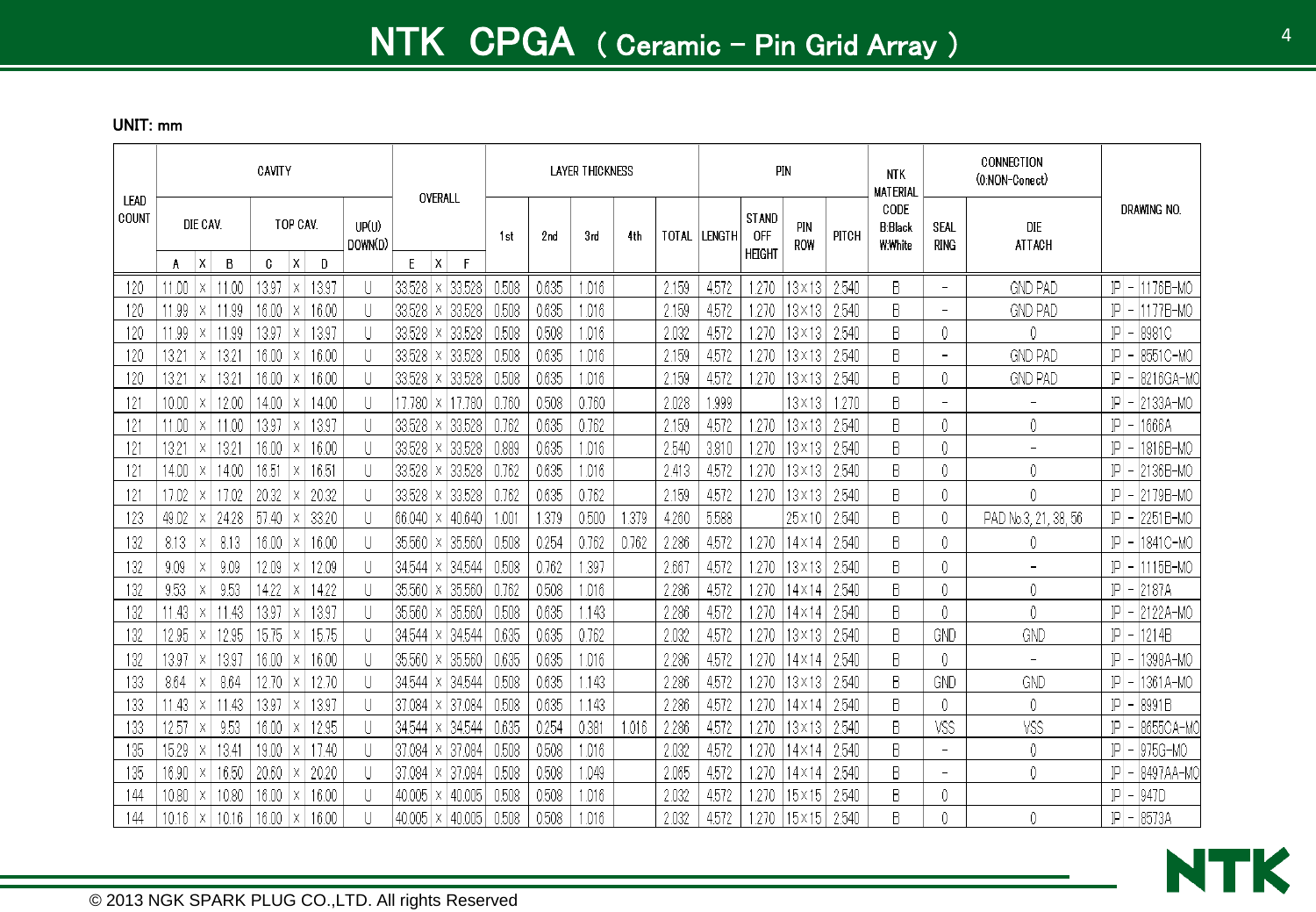|                 |               |                      |                | CAVITY         |              |                |                                   |                           | OVERALL                     |                |                | <b>LAYER THICKNESS</b> |       |                |                |                                      | <b>PIN</b>                       |                | <b>NTK</b><br><b>MATERIAL</b>     |                               | CONNECTION<br>(0:NON-Conect) |          |                       |
|-----------------|---------------|----------------------|----------------|----------------|--------------|----------------|-----------------------------------|---------------------------|-----------------------------|----------------|----------------|------------------------|-------|----------------|----------------|--------------------------------------|----------------------------------|----------------|-----------------------------------|-------------------------------|------------------------------|----------|-----------------------|
| LEAD<br>COUNT   |               | DIE CAV.             |                |                | TOP CAV.     |                | UP(U)<br>DOWN(D)                  |                           |                             | 1st            | 2nd            | 3rd                    | 4th   | TOTAL          | <b>LENGTH</b>  | <b>STAND</b><br>0FF<br><b>HEIGHT</b> | PIN<br>ROW                       | PITCH          | CODE<br><b>B:Black</b><br>W:White | SEAL<br><b>RING</b>           | <b>DIE</b><br><b>ATTACH</b>  |          | DRAWING NO.           |
|                 | A             | X                    | B              | C.             | $\mathsf{X}$ | D              |                                   | E.                        | $\mathsf{X}$<br>F           |                |                |                        |       |                |                |                                      |                                  |                |                                   |                               |                              |          |                       |
| 144             | 1.99          | X                    | 1.99           | 16.00          | $\times$     | 16.00          | U<br>$\left\lfloor \right\rfloor$ | 40.010                    | 40.010<br>X.                | 0.508          | 0.635          | 1.016                  |       | 2.159          | 4.572          | .270                                 | 15×15                            | 2.540          | B                                 | 0<br>$\overline{\phantom{0}}$ | 0                            | P <br> P | 8575L-MO              |
| 144             | .99           | $\times$             | 1.99           | 16.00          | Χ            | 16.00          |                                   | 39.980                    | 39.980<br>Χ                 | 0.508          | 0.635          | 1.016                  |       | 2.159          | 4.572          | .270                                 | 15×15                            | 2.540          | B                                 |                               | <b>GND PAD</b>               |          | 1180B-MO              |
| 144             | 13.72         | ΙX                   | 13.72          | 16.00          | X            | 16.00          | U                                 | 40.010                    | 40.010<br>X                 | 0.508          | 0.508          | 1.016                  |       | 2.032          | 4.572          | .270                                 | $15 \times 15$                   | 2.540          | B                                 | 0                             | 0                            | $ P $ –  | 1169A-MO              |
| 144             | 17.78         | Χ                    | 17.78          | 20.70          | Х            | 20.70          | U                                 | 40.010                    | 40.010                      | 0.635          | 0.635          | 0.762                  |       | 2.032          | 4.572          | .270                                 | $15 \times 15$                   | 2.540          | B                                 | 0<br>$\overline{\phantom{a}}$ | 0<br>$\overline{a}$          | $ P $ –  | 2116C-MC              |
| 144             | 25.40         | X                    | 25.40          | 27.94          | Х            | 27.94          | U                                 | 49.530                    | 49.530                      | 1.016          | 1.016          | 1.016                  |       | 3.048          | 4.572          | .270                                 | $15\times 15$                    | 2.540          | B                                 |                               |                              | P        | 1997A-MO              |
| 145             | 7.62          | Х                    | 7.62           | 12.70          | ΙX           | 12.70          | $\cup$                            | 40.010                    | 40.010<br>Х                 | 0.508          | 0.254          | 0.635                  | 0.889 | 2.286          | 4.572          | .270                                 | 15×15                            | 2.540          | B.                                | 0                             | 0                            | ΙPΙ      | 1938A-MO              |
| 145             | 8.13          | $\times$             | 8.13           | 11.94          | X            | 11.94          | U                                 | 40.010                    | 40.010<br>Χ                 | 0.508          | 0.508          | 0.508                  | 1.016 | 2.540          | 4.572          | .270                                 | $15\times15$                     | 2.540          | B                                 | 0                             | $\mathbf{0}$                 | ΙPΙ      | 2097A-MO              |
| 155             | 10.16         | $\times$<br>$\times$ | 10.16<br>11.05 | 15.24<br>13.97 | $\times$     | 15.24          | D<br>$\Box$                       | 42.164                    | 42.164<br>X                 | 0.635<br>0.508 | 0.635<br>0.508 | 1.016                  |       | 2.286          | 5.842<br>4.572 | 2.540<br>.270                        | $16 \times 16$<br>$16 \times 16$ | 2.540          | B<br>B                            | 0<br>0                        | $\overline{\phantom{0}}$     | P <br>P  | 2021B-MO              |
| 156<br>160      | 11.05<br>7.62 | $\times$             | 7.62           | 12.70          | Χ<br>X       | 13.97<br>12.70 | $\cup$                            | $42.164 \times$<br>39.624 | 42.164<br>39.624<br>ΙX.     | 0.508          | 0.381          | 1.016<br>0.635         | 0.762 | 2.032<br>2.286 | 4.572          | .270                                 | $15 \times 15$                   | 2.540<br>2.540 | B                                 | 0                             | VSS<br>$\mathbf 0$           | P        | 1269BA-M0<br>1716A-MO |
| 160             | 20.00         | Χ                    | 20.00          | 22.00          | $\times$     | 22.00          | $\cup$                            | 39.624                    | 39.624<br> X                | 0.508          | 0.508          | 1.016                  |       | 2.032          | 4.572          |                                      | $15\times15$                     | 2.540          | B                                 | 0                             | $\theta$                     | $ P $ –  | 2159A-MO              |
| 176             | 9.14          | $\times$             | 9.14           | 14.22          | Χ            | 14.22          | U                                 | 39.878                    | 39.878<br>Х                 | 0.635          | 0.508          | 0.508                  | 1.016 | 2.667          | 4.572          | .270                                 | $15\times15$                     | 2.540          | B                                 | GND                           | GND                          | $ P $ –  | 1769A-MO              |
| 176             | 13.46         | $\times$             | 13.46          | 18.54          | X            | 18.54          | $\left\lfloor \right\rfloor$      | 39.878                    | 39.878<br>$\times$          | 0.635          | 0.508          | 0.508                  | 1.016 | 2.667          | 4.572          | .270                                 | $15\times15$                     | 2.540          | B                                 | <b>GND</b>                    | GND                          | P        | 1683A-MO              |
| 179             | 15.60         | $\times$             | 15.60          | 20.93          | Х            | 20.93          | D                                 | 47.244                    | 47.244<br>Χ                 | 0.508          | 0.381          | 0.762                  | 1.016 | 2.667          | 6.223          | 2.540                                | 18×18                            | 2.540          | B                                 | 0                             | I GND                        | P        | 1102C-MO              |
| 180             | 10.72         | $\times$             | 10.72          | 16.00          |              | 16.00          | U                                 | 40.005                    | 40.005                      | 0.508          | 0.508          | 0.508                  | 1.016 | 2.540          | 4.572          | .270                                 | $15\times15$                     | 2.540          | B                                 | 0                             | 0                            | ΙPΙ      | 8344B                 |
| 180             | 12.45         | Χ                    | 12.45          | 17.53          | Х            | 17.53          | $\cup$                            | 40.010                    | 40.010                      | 0.508          | 0.254          | 0.635                  | 0.762 | 2.159          | 4.572          | .270                                 | 15×15                            | 2.540          | B                                 | $\overline{\phantom{0}}$      | $\overline{\phantom{a}}$     | P        | 8516E-MO              |
| 180             | 16.51         | $\times$             | 16.51          | 20.70          | Χ            | 20.70          | $\left\lfloor \right\rfloor$      | $40.010 \times$           | 40.010                      | 0.508          | 0.508          | 0.508                  | 1.016 | 2.540          | 4.572          | .270                                 | 15×15                            | 2.540          | B                                 | 0                             | 0                            | ΙPΙ      | 8837B-MO              |
| 181             | 11.99         | $\times$             | 11.99          | 16.00          | Χ            | 16.00          | $\left\lfloor \right\rfloor$      | $40.010 \times$           | 40.010                      | 0.508          | 0.508          | 0.635                  | 1.016 | 2.667          | 4.572          | .270                                 | $15 \times 15$                   | 2.540          | B                                 | 0                             | 0                            | P        | 1758B-MO              |
| 18.             | 13.97         | $\times$             | 13.97          | 17.78          | Χ            | 17.78          | $\cup$                            | 40.010                    | 40.010<br>$\chi$            | 0.508          | 0.508          | 0.508                  | 1.016 | 2.540          | 4.572          | .270                                 | $15\times 15$                    | 2.540          | B                                 | 0                             | $\theta$                     | P        | 8385B-MO              |
| 18.             | 33.02         | $\lambda$            | 33.02          | 40.64          | Χ            | 40.64          | $\cup$                            | 46.990                    | 46.990<br>Χ                 | 0.889          | 0.635          | 1.016                  |       | 2.540          | 4.572          | .270                                 | 18×18                            | 2.540          | B                                 | 0                             | PIN A1                       | P        | 2127A-MO              |
| 50.             | 22.20         | $\times$             | 22.20          | 29.00          | X            | 29.00          | U                                 | $38.100 \times$           | 38.100                      | 0.254          | .016           | 0.635                  | 1.016 | 2.921          | 4.572          |                                      | $15 \times 15$                   | 2.540          | B                                 | $\overline{\phantom{a}}$      | PIN F6                       | ΙP       | 2065A-MO              |
| 20 <sub>1</sub> | 12.70         | $\times$             | 13.21          | 17.27          | ΙX           | 17.27          | D                                 | 44.958                    | 44.958<br>$\vert$ X $\vert$ | 0.635          | 0.508          | 0.762                  | 1.016 | 2.921          | 4.572          | .270                                 | $17 \times 17$                   | 2.540          | B                                 | GND                           | GND                          | P        | 1215B                 |
| 208             | 8.76          | Χ                    | 8.76           | 12.83          | Χ            | 12.83          | $\cup$                            | 43.180                    | 43.180<br>Х                 | 0.635          | 0.508          | 0.508                  | 0.635 | 2.286          | 4.572          | .270                                 |                                  | 2.540          | B                                 | 0                             | $\overline{a}$               | P        | 2100A-MO              |
| 208             | 8.76          | Χ                    | 8.76           | 12.83          | ΙX           | 12.83          |                                   |                           | $43.180 \times 43.180$      | 0.635          | 0.508          | 0.508                  | 0.635 | 2.286          | 4.572          | .270                                 | 17 X 1                           | 2.540          | B                                 | $\overline{a}$                | $\overline{a}$               |          | $ P  - 2273A$ -MO     |